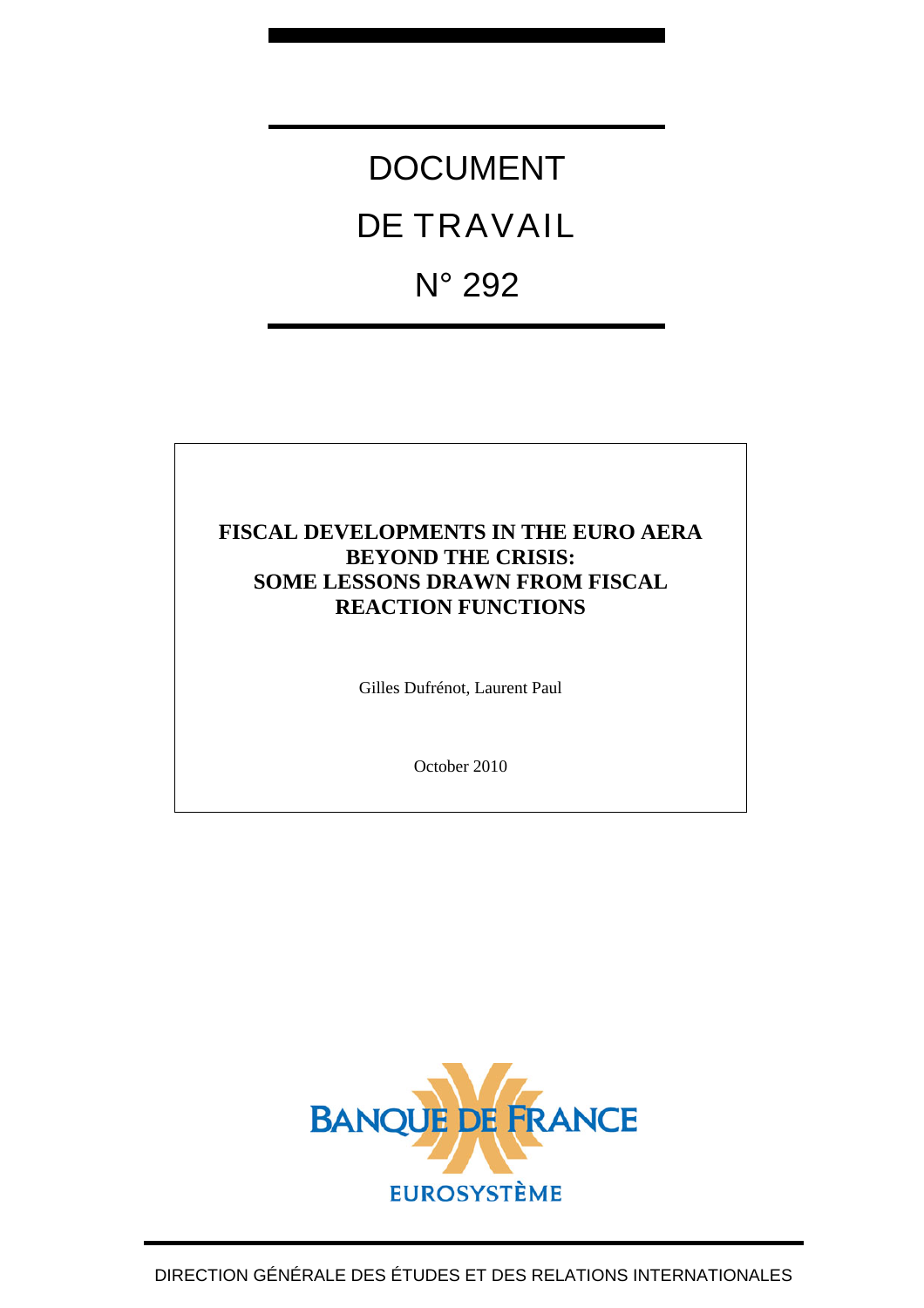# DIRECTION GÉNÉRALE DES ÉTUDES ET DES RELATIONS INTERNATIONALES

# **FISCAL DEVELOPMENTS IN THE EURO AERA BEYOND THE CRISIS: SOME LESSONS DRAWN FROM FISCAL REACTION FUNCTIONS**

Gilles Dufrénot, Laurent Paul

October 2010

Les Documents de travail reflètent les idées personnelles de leurs auteurs et n'expriment pas nécessairement la position de la Banque de France. Ce document est disponible sur le site internet de la Banque de France « [www.banque-france.fr](http://www.banque-france.fr/) ».

Working Papers reflect the opinions of the authors and do not necessarily express the views of the Banque de France. This document is available on the Banque de France Website "[www.banque-france.fr](http://www.banque-france.fr/)".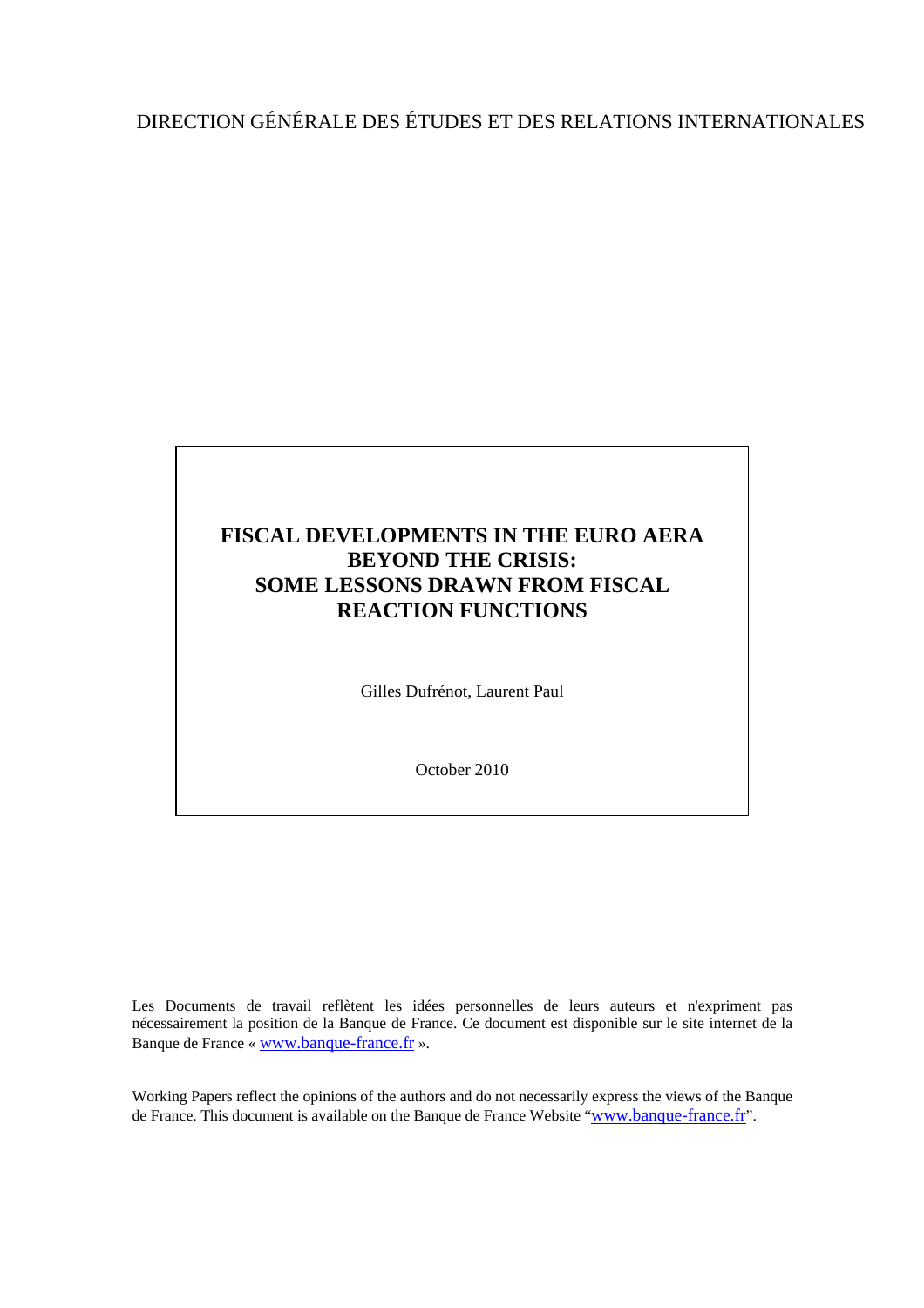# **Fiscal developments in the euro area beyond the crisis: some lessons drawn from fiscal reaction functions**

Gilles Dufrénot<sup>∗</sup> and Laurent Paul<sup>\*</sup>

<sup>♣</sup> Banque de France, CEPII and DEFI, Université d'Aix-Marseille, Faculté de Sciences Économiques et de Gestion, 14 avenue Jules Ferry, 13621, Aix en Provence, Cedex, Email : gilles.dufrenot@banque-france.fr.

<sup>∗</sup> Banque de France, Direction de la Conjoncture et des Prévisions Macroéconomiques, Service d'Étude des Politiques de Finances Publiques, 31 rue Croix des Petits Champs, 75049, Paris Cedex 01, Email : *laurent.paul@banque-france.fr* 

The views expressed in this paper involve only the authors and not the institutions that are mentioned here.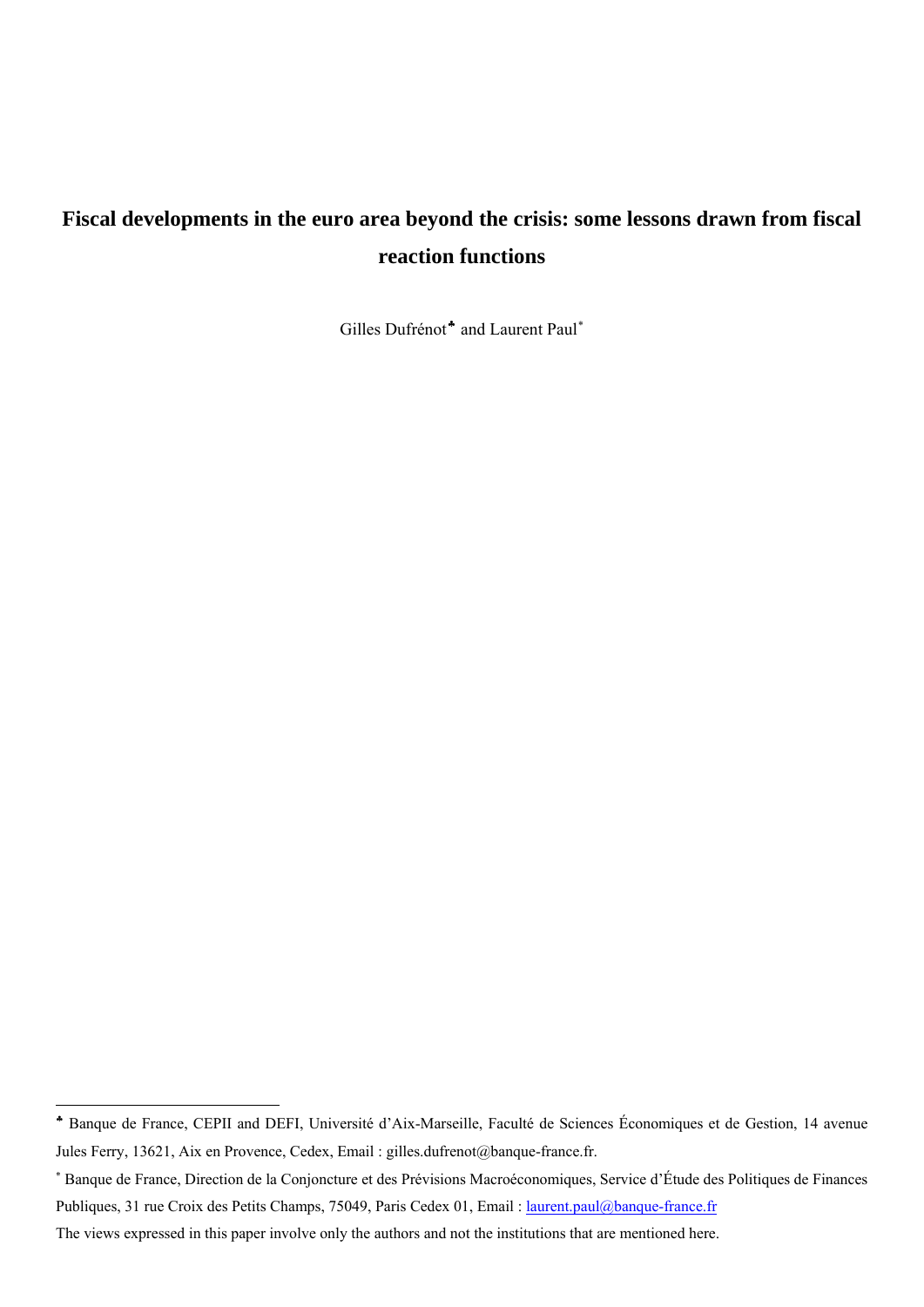#### **Abstract**

In this paper, we examine whether the fact that governments incorporate an objective of sustainability in their budgetary decisions is an element likely to increase the likelihood of a decrease in their deficit and debt ratios beyond the crisis (over the years from 2010 to 2015). We estimate a fiscal reaction function for the Euro area countries and demonstrate that the discretionary policies seem to be pro cyclical in average, thereby influencing the budget balance in the opposite direction than the automatic stabilizers. Our simulations of these rules over the next five years lead us to conclude that two groups of countries could emerge as regards their respective budgetary situations. On the one hand, some "virtuous" countries whose structural deficits will diminish whatever the "exit crisis" scenario envisaged, whereas on the other side, others will not succeed in stabilizing their national debt ratio, because their discretionary fiscal policy is less pro cyclical.

#### **Résumé**

En appliquant un nouvel estimateur sur données de panel, nous montrons que les fonctions de réaction budgétaires des pays de la zone euro font apparaître un biais pro cyclique. Celui-ci implique que deux groupes pourraient se dessiner au regard de leur position budgétaire respective dans le contexte actuel de sortie de crise. D'un côté, nous aurions des pays dont les déficits structurels se réduiraient dans tous les scénarios (reprise rapide ou molle) et qui parviendraient ainsi à stabiliser le ratio de leur dette publique. De l'autre côté, nous aurions des pays dont l'amélioration des soldes budgétaires serait fortement tributaire de l'ampleur de la reprise. Cette divergence semble montrer que les règles de surveillance du PSC ne sont pas suffisantes en soi pour inciter les pays de la zone euro à adopter un comportement budgétaire commun.

**Key words** : euro zone, exit crisis scenario, fiscal policy

**JEL Classification** : C23, H61, H63.

**Acknowledgments.** We owe thanks to several persons whose remarks helped improving an initial version of the paper. We are particularly grateful to Jérôme Creel, Carine Bouthevillain, Olivier De Bandt and Dominique Plihon. All remaining errors are ours.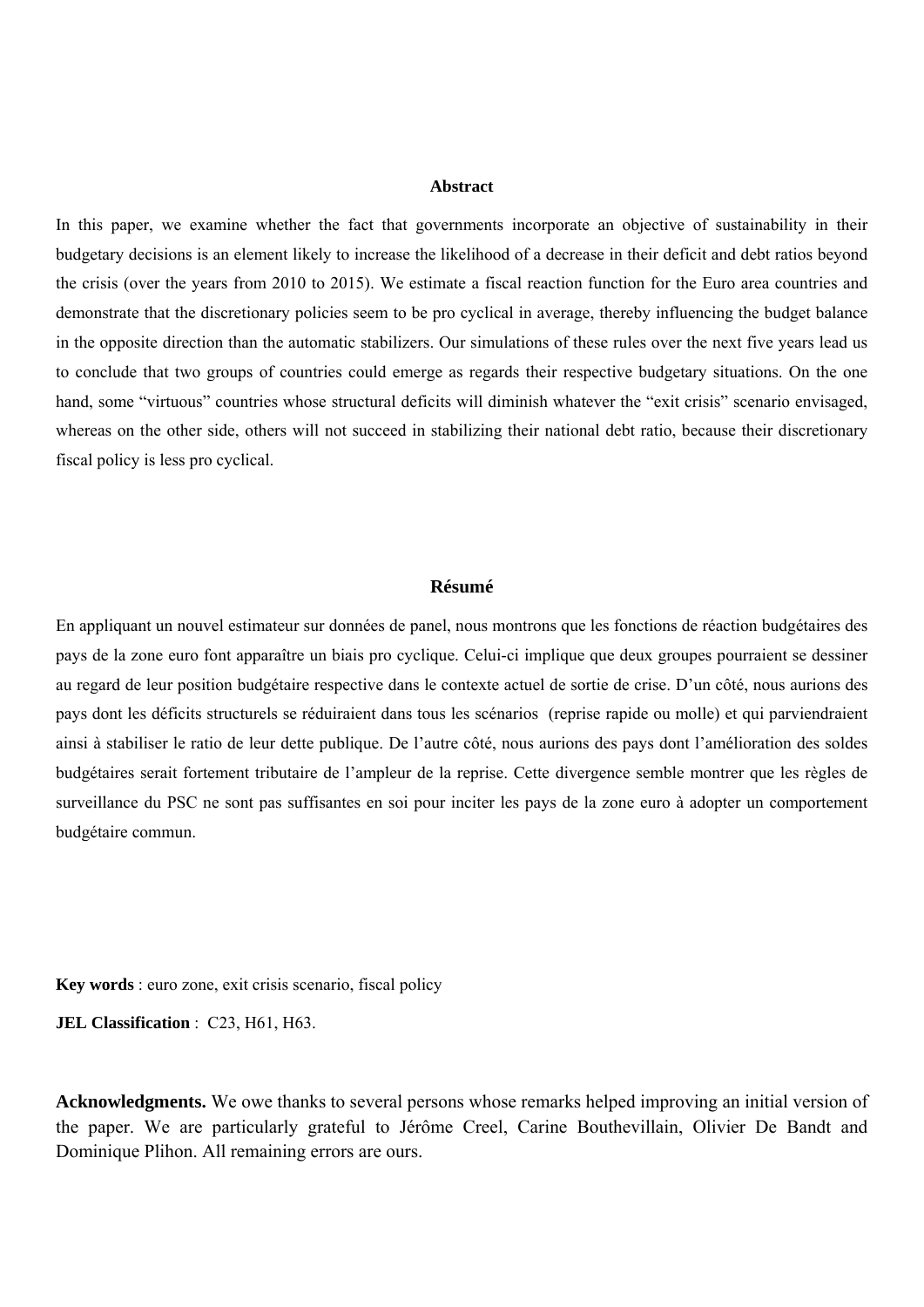# **Fiscal Developments in the European Union beyond the Crisis: Some Lessons drawn from Fiscal Reaction Functions**

#### **1.- Introduction**

The purpose of this paper is to simulate the evolution of the budget balances of the euro area-countries beyond the current crisis, over a period of 5 years by 2015. We consider assumptions on the macroeconomic variables influencing budget balances (GDP growth rate, international environment, interest rates, etc) and also take into account the governments' budgetary behavior observed in the past.

The impact of economic conditions on budget balances depends, not only on the automatic stabilizers (mechanical effects of cyclical fluctuations on tax bases and several categories of expenditure<sup>1</sup>), but also on discretionary policies. This issue has been widely debated in the economic literature, especially in the case of the European Union. Before the subprime crisis of 2008/2009, a much debated question w[as](#page-4-0) whether the fiscal rules imposed on Member States by the Maastricht Treaty and the Pact of Stability and Growth (SGP) had restrained or not the use of discretionary policies, making fiscal policies less countercyclical compared to the years preceding the adoption of the Euro<sup>2</sup>. Since the crisis, the debate has shifted to another area of interest, namely the sustainability of public finances. Indeed, recovery plans adopted in the wake of the crisis have led Member states to significantly in[cr](#page-4-1)ease their fiscal deficits and to accumulate very high levels of debt. Several recent events suggest that financial markets do worry about the sovereign risk: in particular the downgrading of Greece, Spain or Portugal by the rating agencies and the rise of spreads in European sovereign bond spreads observed since early 2008. The recommendations to Governments by the European Commission on what should be their fiscal behavior during the coming years leave no doubt on the fact they have to consolidate their public finances, in order to stabilize their debt ratio, with the objective to go back to deficits below 3% of GDP within a close period of time (2012 to 2014 in all countries). This effort should not be limited solely to the unwinding of stimulus measures adopted during the crisis but should target, first a stabilization of debt ratios and then a drop in order to bring back them to the pre-crisis levels (and even lower when the level of debt before crisis was already considered unsustainable).

Even though there is already an abundant literature on the issue of fiscal consolidation for the European union, the current crisis context introduced several new aspects in the debate<sup>3</sup>. The first one concerns the

 $<sup>1</sup>$  Public expenditure which are considered to be sensitive to the econo[m](#page-4-2)ic cycle are mainly unemployment benefits.</sup>

<sup>&</sup>lt;sup>2</sup> See for instance, Fatas and Mihov (2003), Gali and Perotti (2003), Von Hagen (2006), Candelon and al. (2009).

<span id="page-4-2"></span><span id="page-4-1"></span><span id="page-4-0"></span> $3$  The theoretical literature usually focuses on the issue of the macroeconomic impacts of fiscal consolidation and the composition of fiscal adjustments (tax increase versus spending reduction). For recent studies, see in particular Afonso (2006), Coenen and al. (2008), Guichard and al (2007).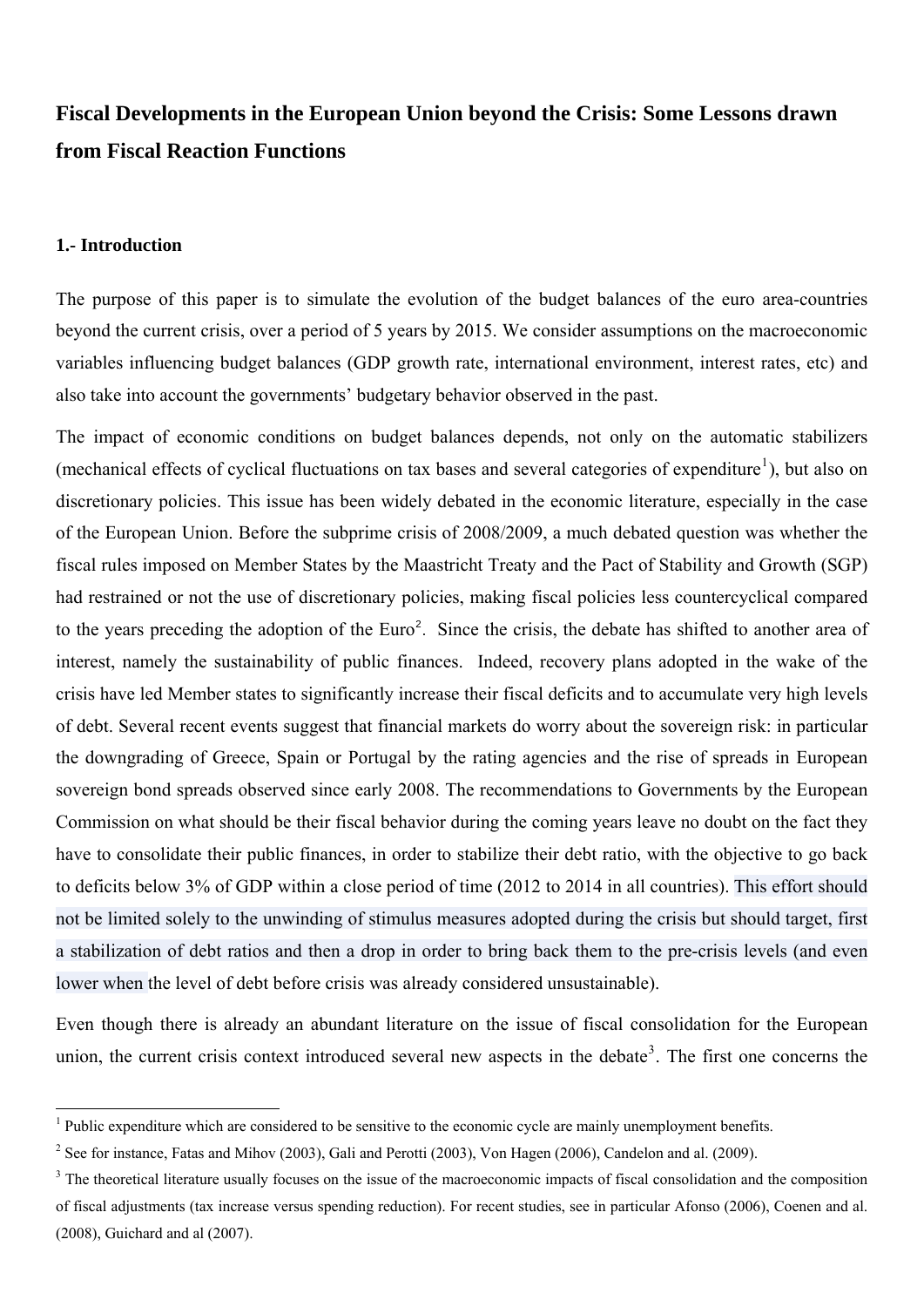size of fiscal adjustment in order to avoid in the future a default on sovereign debt, taking into account changes required on primary balances to go back to sustainable budget balances. A second aspect concerns the pace of fiscal consolidation with the possibility to follow different horizons of sustainability from one country to another in order to reflect the diversity of initial conditions and growth potential of each country. A third aspect in the current debate relates on which deadline to set for starting fiscal consolidation, in other words the time from which a country can no more refuse to adjust because consolidation could weaken the recovery. Finally, the current crisis is an opportunity to revive an old fiscal policy debate about the choice between rules and discretionary policies to complete the consolidation of public finances. The SGP is particularly subject to questions about its ability to foster a return to sustainable levels of deficits and debt. The rule that "Member states must meet a medium term objective of budget balance throughout a cycle" can be interpreted as a constraint of sustainability that countries must incorporate in their fiscal behavior. Such a rule is limiting the ability of countries to use discretionary policy except in exceptional and temporary ways like the current crisis. Therefore, the SGP can encourage governments to be pro cyclical when they exit form crisis in order to quickly attain the medium-term objective. But this strategy that emphasizes a balanced budget and compliance with rules of the SGP may be arbitrated with another strategy to pursue a countercyclical support for (or do not stop) economic growth. The evolution of budget balances in post-crisis times will depend on the respective importance given by Governments to these two strategic goals: economic stabilization and fiscal sustainability.

In this paper, we focus on the question of the trade-off between fiscal consolidation and economic stabilization. More specifically, we want to know whether the fact that European governments include a sustainability objective in their budgetary decisions is an element that will help deficit and public debt reduction over the next five years (2010 to 2015). We show that the fiscal reaction functions of the European Union exhibit a pro-cyclical bias with discretionary policies having an opposite effect of automatic stabilizers on budget balances. Furthermore, our estimates show that governments attach lower importance to the sustainability objective when fiscal policies are strategic - in the sense of game theory - and when the cost of fiscal adjustment is a reduction in output. In addition, the initial situation (in 2009) of cyclical budget balances strongly influences the projected developments in deficits and debt ratios.

Our simulations show that, even in an optimistic scenario of strong economic recovery from 2010 onwards, a number of countries encounter difficulties in stabilizing their deficits below the 3% threshold by 2015 and reducing significantly their debt ratios compared to the 2009 level, in particular countries where automatic stabilizers fail to offset the negative impact on budget balances of pro cyclical discretionary policies conducted during expansions (France, Italy, the United Kingdom Greece, Portugal). In a less optimistic scenario, characterized by weak economic recovery after the crisis, these countries would face important difficulties to reduce their deficits, due to the combination of negative cyclical effects and discretionary counter-cyclical policies. Overall, our results show that in crisis exit times, two groups of countries could be identified according to their fiscal behavior. On the one hand, we would have the "virtuous" countries,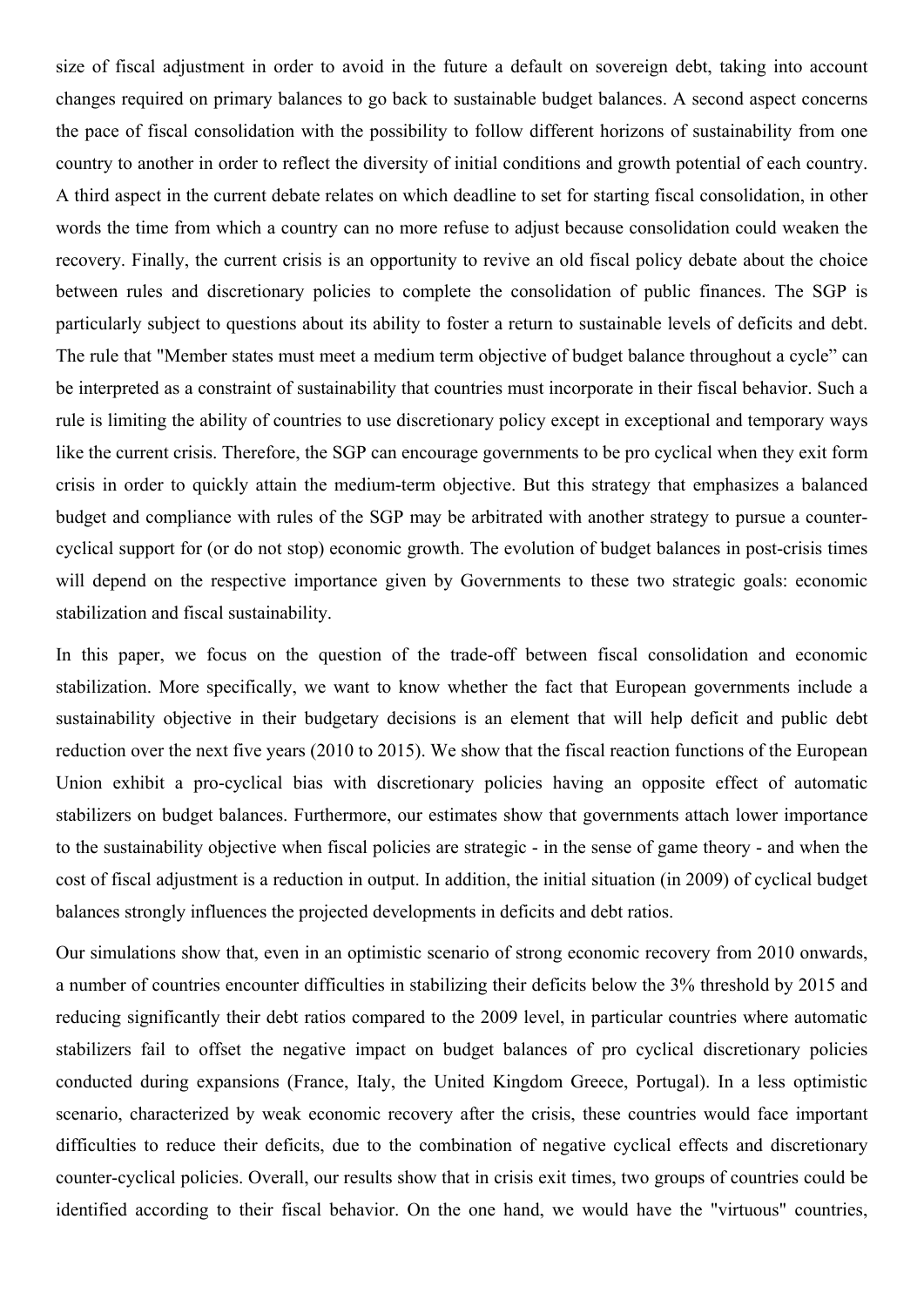<span id="page-6-0"></span>other hand, we would have countries whose improvement of budgetary positions would be strongly dependant on the magnitude of the recovery.

The plan of the paper is as follows. Section 2 presents the fiscal reaction function (the empirical framework and estimation on a panel of countries in the European Union). Section 3 is devoted to the presentation of simulation results. Finally, Section 4 concludes the paper.

#### **2 .- Estimating a fiscal reaction function for the European Union countries**

#### **2.1 .- The empirical framework**

The reaction function of budgetary authorities is a reduced form equation, derived from an analytical framework where governments minimize a loss function under economic constraints. We assume that their objective is twofold. First, they seek to stabilize cyclical fluctuations, and, they also seek a public finance sustainability objective, their instrument for adjustment being the primary balance. The loss function is quadratic and is written:

$$
L_{\tau} = \frac{1}{2} \left[ (s_{\tau} - s_{\tau}^{*})^{2} \right] + \frac{1}{2} (\Delta y_{\tau}^{2}), \tag{1}
$$

where the operator  $\Delta$  denotes the first difference of a variable,  $s_t$  is the primary balance,  $s_t^*$  is the sustainable primary balance defined here as the level that stabilize the debt ratio<sup>4</sup>, and  $y_t$  is the real GDP<sup>5</sup>. In the European context, this type of loss function can be interpreted as follows. Governments have an objective of economic stabilization, but they must take into account a constraint [th](#page-6-0)at is imposed from the [Eu](#page-6-0)ropean Commission in the form of a rule such as "being close to sustainable budget balances". Equation (1) corresponds to a flexible interpretation of the SGP but looks closer to the reality in the sense that Governments may recourse to a certain degree of fiscal activism. A stricter interpretation would imply the absence of any discretionary stabilization policy (only automatic stabilizers would be at play) and the GDP would not appear in the loss function.

Moreover, governments consider the effects of fiscal adjustment on output:

$$
y_t = \omega_0 (s_t - s_t^*) + \omega_1 (s_{kt-1} - s_{kt-1}^*)_t + \omega_2 \Omega_t + \omega_3 (y_{t-1} - y_{t-1}^*) \Lambda_t,
$$
\n(2)

where the  $\omega_i$ , i = 0, ..., 3 are vectors of constants,  $s_{kt}$  is the primary balance of a country k other than the domestic country,  $\Omega_t$  is a vector of variables influencing GDP (interest rates, world growth et.),  $(y_{t-1} - y_{t-1}^*)$  is the output-gap whose impact on GDP depends on institutional factors represented by the vector  $\Lambda_t$  (tax structure, size of automatic stabilizers, ...). The impact of the output-gap on GDP incorporates

<sup>&</sup>lt;sup>4</sup> Several definitions of public finance sustainability have been proposed in the literature. One definition focuses on the sustainability of debt accumulation and the minimum budgetary surplus (or maximum deficit) that is appropriate to avoid a snowball effect of debt. We retain this approach here.

<sup>5</sup> Public balances are expressed as ratios to GDP.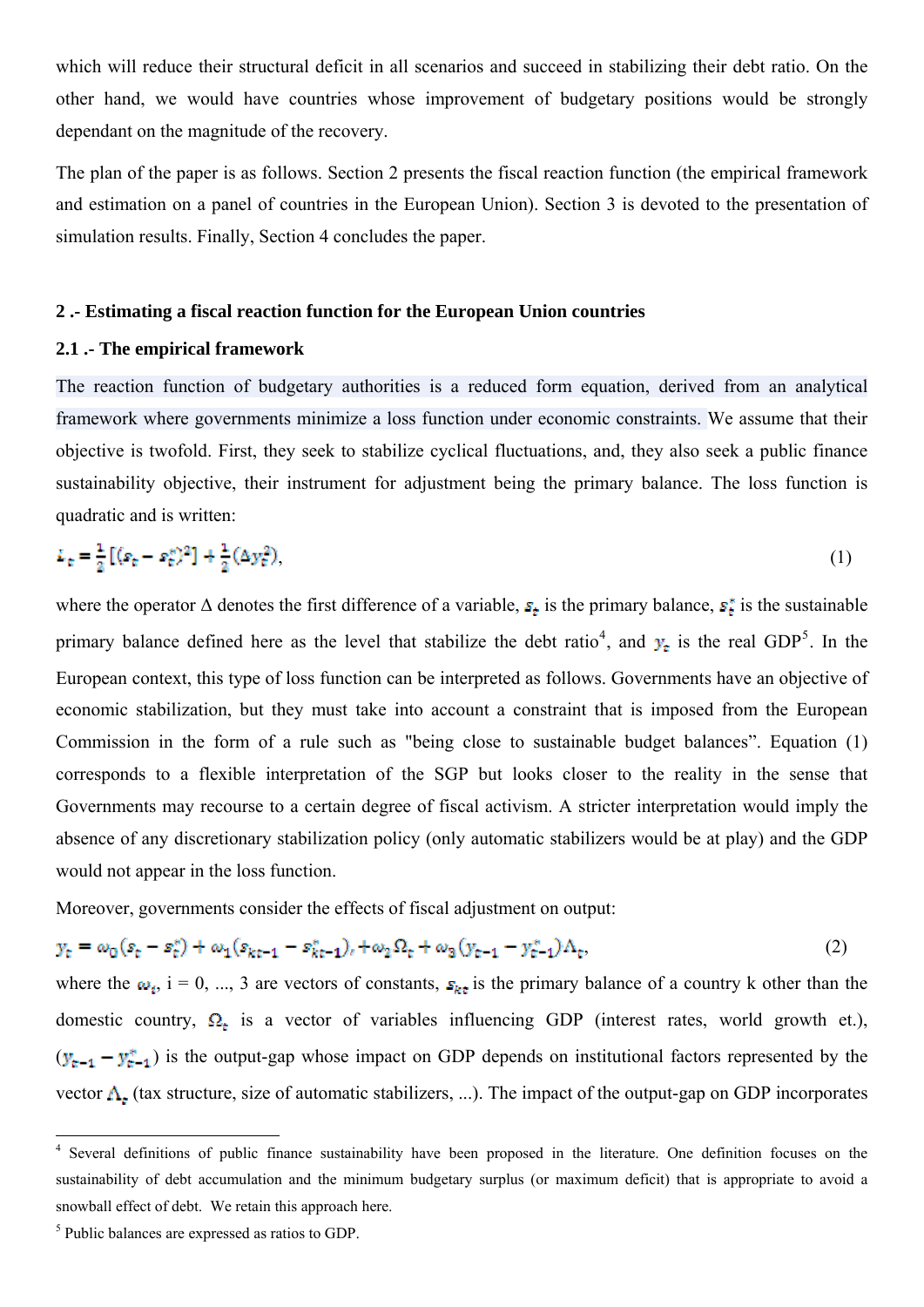the influence of supply constraints, namely that a country faces more difficulties to increase production in a given year when the previous year's level production was close to maximum level permitted by its production capacity.

Equation (2) is important insofar as the fiscal reaction function obtained by minimizing the loss function (1) must reflect the optimal adjustment of the primary balance in order to achieve the fiscal sustainability objective, but also taking into account the impact of this adjustment on economic activity. This reduced form equation could be derived from a model of aggregate supply and demand for an open economy with a public sector.

The first-order condition of the minimization program (1) under the constraint (2) leads to the following equation:

$$
s_{t} = s_{t}^{*} + \frac{1}{1+\omega_{0}^{2}} \left[ \omega_{0}^{2}(s_{t-1} - s_{t-1}^{*}) - \omega_{0} \omega_{1}(s_{kt-1} - s_{kt-1}^{*}) + \omega_{0} \omega_{1}(s_{kt-2} - s_{kt-2}^{*}) \right] + \frac{1}{1+\omega_{0}^{2}} \left[ -\omega_{0} \omega_{2} \Delta \Omega_{t} - \omega_{0} \omega_{2} \Delta (y_{t-1} - y_{t-1}^{*}) \Lambda_{t} \right],
$$
\n(3)

where 
$$
s_t^* = \frac{B_t - \gamma_t}{1 + \gamma_t} d_{t-1}, \qquad d_{t-1} = -s_{t-1} + \frac{1 + B_t}{1 + \gamma_t} d_{t-2}
$$
 (4)

(3) can be rewritten as follows:

$$
s_{\rm t} = (s_{\rm t}^* - s_{\rm t-1}^*) + \rho s_{\rm t-1} + (1 - \rho)s_{\rm t-1} + A_{\rm t}, \qquad 0 \le \rho < 1
$$
\n
$$
A_{\rm t} = \frac{1}{1 + \omega_{0}^{2}} \left[ -\omega_{0} \omega_{1} (s_{\rm kt-1} - s_{\rm kt-1}^{*}) + \omega_{0} \omega_{1} (s_{\rm kt-2} - s_{\rm kt-2}^{*}) \right]
$$
\nwith\n
$$
\rho = \frac{\omega_{0}^{2}}{1 + \omega_{0}^{2}} \qquad \text{and} \qquad \frac{1}{1 + \omega_{0}^{2}} \left[ -\omega_{0} \omega_{2} \Delta \Omega_{\rm t} - \omega_{0} \omega_{2} \Delta (y_{\rm t-1} - y_{\rm t-1}^{*}) \Lambda_{\rm t} \right]
$$
\n
$$
(5)
$$

#### *Trade off between fiscal sustainability and economic stabilization*

If  $ρ = 0$ , the objective of sustainability is achieved instantaneously (in this case,  $s_t = s_t^*$ ). If  $ρ$  approaches 1, the government maintains the same gap adjustment from one year to another, since  $s_{\epsilon} - s_{\epsilon}^* = s_{\epsilon-1} - s_{\epsilon-1}^* + A_{\epsilon}$ .  $\rho$  being smaller or equal to 1, by assumption, the gap  $s_{\epsilon} - s_{\epsilon}^* - (s_{\epsilon-1} - s_{\epsilon-1}^*)$ measures the degree of fiscal consolidation between two consecutive periods. The speed of adjustment ρ of the primary balance depends on the coefficient  $\omega_{\bullet}$ . This measures what the government "wins" in terms of increased production if it does not adjust instantaneously its primary balance to the sustainable level. Hence,  $\omega_0$  is assumed to be strictly positive. The speed of adjustment, or the degree of fiscal consolidation from one period to another is as the lower ( $\rho$  increases) as the production gain is high ( $\omega_0$  increases).

#### *Fiscal policies substitutable or complementary*

Equation (3) introduces fiscal activism externalities of other countries and therefore the strategic nature of fiscal policy in an economic union. We write:

$$
X_{t} = (s_{t} - s_{t}^{*}) - \rho(s_{t-1} - s_{t-1}^{*}) \text{ et } Y_{t} = \omega_{0} \omega_{1} [(s_{kt-1} - s_{kt-1}^{*}) - (s_{kt-2} - s_{kt-2}^{*})] \tag{6}
$$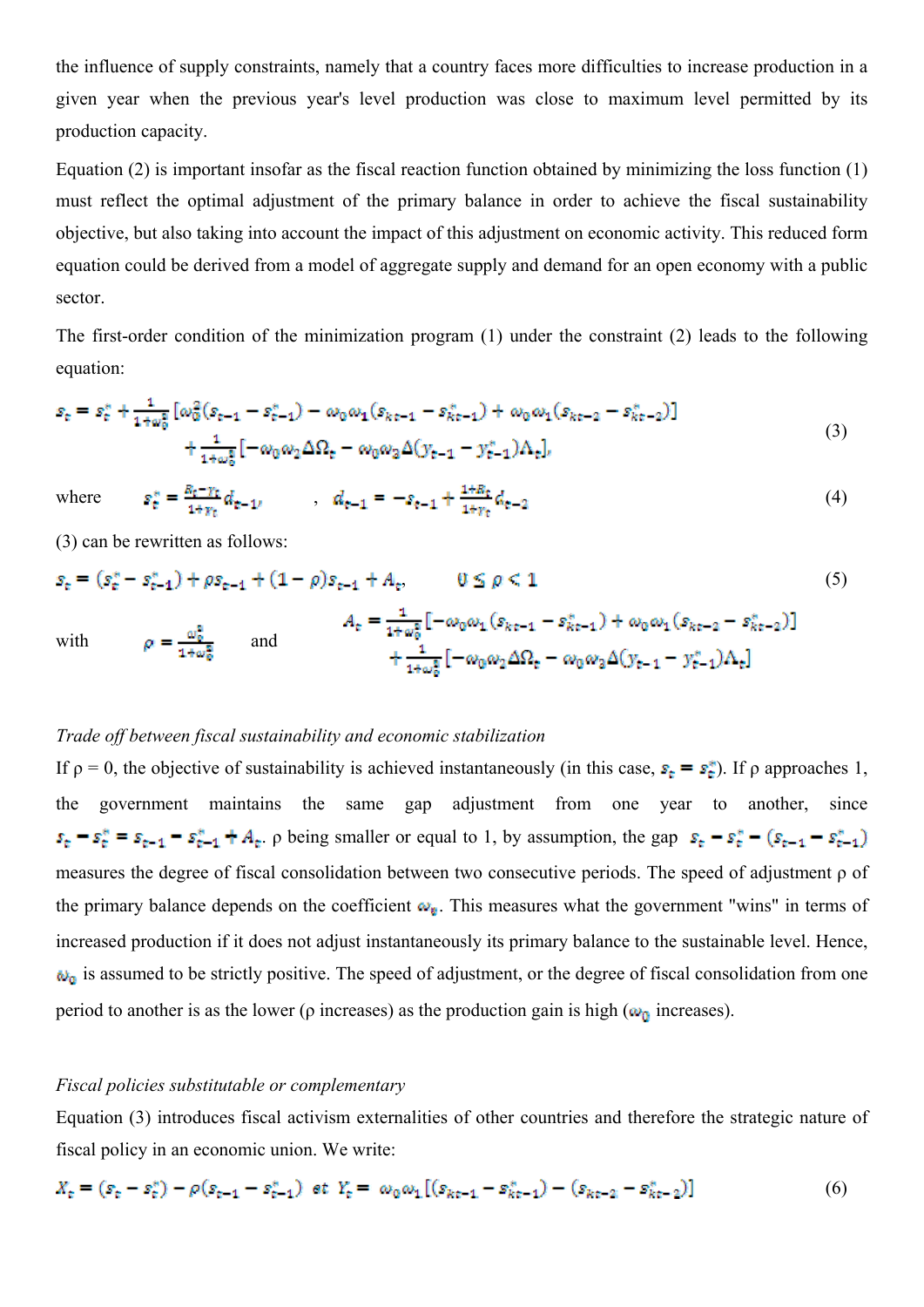<span id="page-8-0"></span>other countries is described by a positive variation of  $Y_t$ . Indeed, we interpret fiscal activism as to be, in a given year, a situation in which a country is more distant to the sustainable balance than it was in the previous year. Similarly, a positive variation of  $X_t$  reflects fiscal activism from the home country. Consider the first part of equation (3). A positive change of  $Y_t$  implies a positive change of  $X_t$  if  $\omega_1$ <0, and a negative change if  $\omega_1 > 0$ . Therefore, when the fiscal activism of a government increases production in the other countries ( $\omega_1 > 0$ ), the latter do not need implementing fiscal activism to increase their production. They can therefore consolidate their public finances ( $\Delta y_c \le 0$ ). In this case, fiscal policies are substitutable. In the opposite case where the externalities of fiscal activism are negative (they yield to a decrease in the production of other countries), fiscal policies are complementary and are oriented in the same direction: all countries consolidate or in the contrary reduce their budget balances.

#### *Discretionary countercyclical and pro-cyclical policies*

The vector  $\Lambda_t$  includes two variables, namely the elasticity of tax revenues and government spending relative to GDP<sup>6</sup>. Let us denote  $\varphi_1 = \omega_0 \omega_{31}$  and  $\varphi_2 = \omega_0 \omega_{32}$  the coefficients representing these two variables, where  $\omega_{21}$  and  $\omega_{22}$  are the two components of the vector  $\omega_3$  of equation (2). They capture the discretionary fis[c](#page-8-0)al adjustments and the operation of automatic stabilizers resulting from variations of income and cyclical expenditure. At the bottom of the cycle, the economic activity deteriorates and we observe a positive change in the output gap. In this case, revenue decline  $(\Delta(y_{t-1} - y_{t-1}^*)\Delta_t < 0)$  and/or expenditures increase  $(\Delta(y_{t-1} - y_{t-1}^*) \Delta_t > 0)$ , so that automatic stabilizers imply a degradation of the primary balance. If the discretionary policy is countercyclical, it plays in the same direction as automatic stabilizers. In this case, the variable  $X_t$  in equation (6) increases (the primary balance is more distant to its sustainable level in year t that in year t-1). Note that this is the case if  $\omega_{21} > 0$  and  $\omega_{22} < 0$ , in which case  $\varphi_1 > 0$  and  $\varphi_2 < 0$ . If the discretionary policy is pro-cyclical, it plays in the opposite direction of automatic stabilizers and the sign of the coefficients is reversed if the stabilizers are of lower magnitude.

#### *Impact of the world economic activity and monetary policy*

The vector  $\Omega_{\epsilon}$  is composed of the following variables: the product of real GDP growth rate of the OECD area and the degree of openness of each economy, and the real short term interest rate in the euro area (discount rate of the European Central Bank (ECB) minus inflation rate in the euro area). We assume that monetary policy is given, in the sense that the ECB does not react to the fiscal behavior of euro area governments. On the other hand, national fiscal policies are expected to react to monetary policy.  $\boxtimes$ Let us

<sup>&</sup>lt;sup>6</sup> This variable better captures the effect of "institutional" factors than the tax burden (effectiveness of tax collection, tax regime, sharing of the tax burden between production factors, persons, etc….).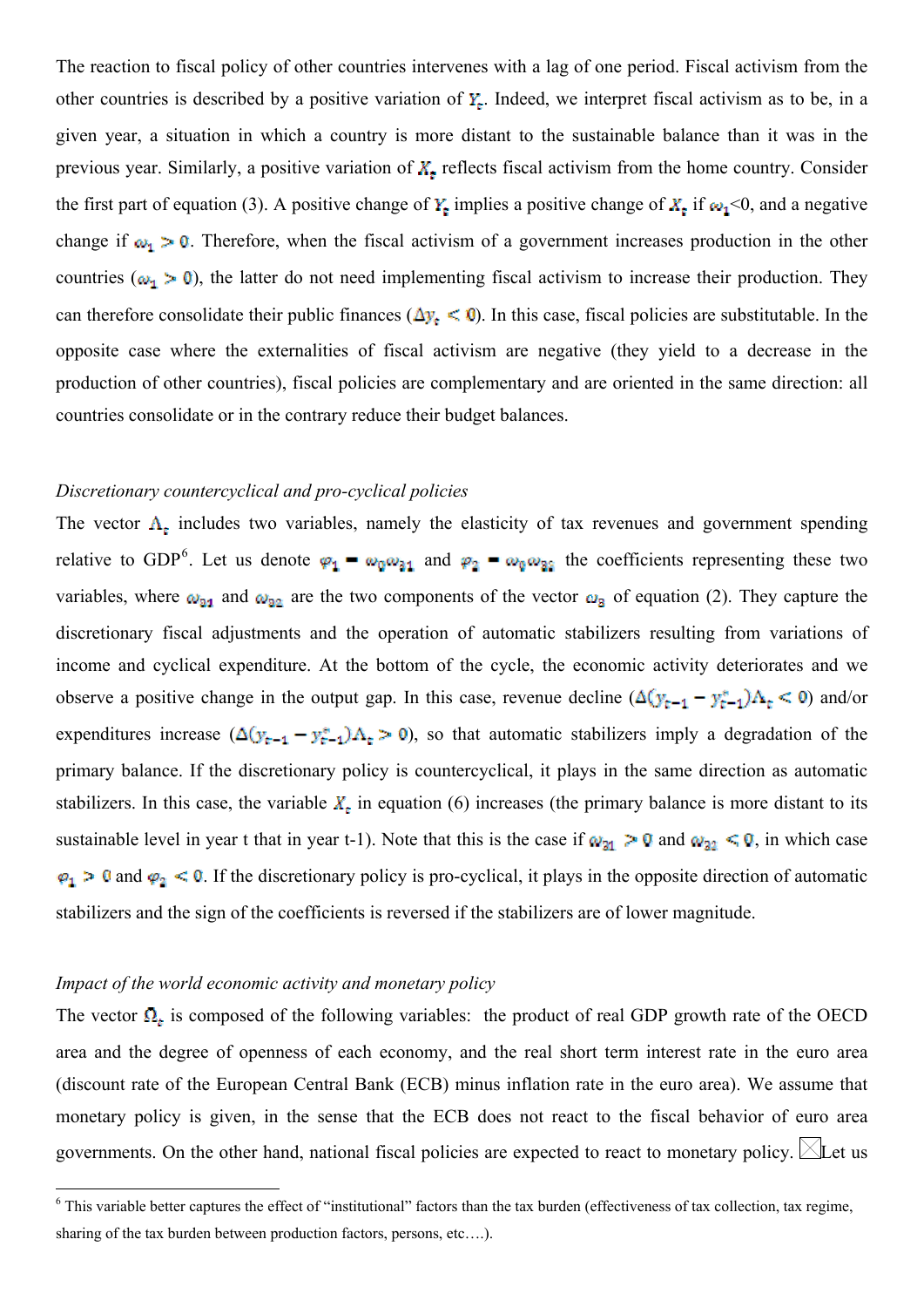denote  $\psi_1 = \omega_0 \omega_{21}$  and  $\psi_2 = \omega_0 \omega_{22}$  the coefficients of these two variables, where  $\omega_{21}$  and  $\omega_{22}$  are the two components of the vector  $\omega_2$  in equation (2). A rise of world production increases domestic production (depending upon a country's degree of openness). In this case,  $\omega_{21} > 0$  and governments increase their consolidation efforts (from equation (3) and definitions of fiscal variables in (6), we can see that the variation  $X_t$  is negative). Further,  $\omega_{22}$  is negative in equation (2). Indeed, an increase in the ECB discount rate has a negative effect on production. Therefore, from equation (3), fiscal policy substitutes for monetary policy ( $X_t$  increases).

#### **2.2. - Econometric methodology**

#### **2.2.1- The estimated equations**

The estimated equation is based on the empirical framework presented in the preceding section. The data are taken from the annual database of OECD and cover thirteen European Union countries: Austria, Belgium, Germany, Spain, Finland, France, Greece, Ireland, Italy, Luxembourg, Netherlands and Portugal. The time period covers the years from 1994 to 2008. Our pooled panel thus comprises 195 observations. We begin two years after the adoption of the Maastricht Treaty and ends before the trough of the crisis (since the discretionary fiscal policies in 2009 were undertaken in exceptional circumstances). We consider only the most important countries in the European Union (for a detailed presentation of the variables used, see Appendix).

We consider an autoregressive equation with fixed individual effects:

$$
s_{te} = \lambda_t + \varrho_1 s_{te-1} + \alpha [(s_{te-1} - s_{te-1}^*) - \tilde{\rho}(s_{k,e-1} - s_{k,e-1}^*)] +
$$
  
\n
$$
\gamma_1 g \alpha p_{te-1} \times \Lambda_{1te} + \gamma_2 g \alpha p_{te-1} \times \Lambda_{2te} + \eta_1 \Omega_{1te} + \eta_2 \Omega_{2te} + s_{te},
$$
\n(7)

To take into account the inertia of the primary budget deficits, we add lag terms in the explanatory variables. It is noteworthy that the sustainable primary balance – the budgetary balance needed to avoid a non sustainable debt accumulation given by the equation (4) can be written as follows:

$$
s_t^* = \frac{(R_t - \gamma_t)}{1 + \gamma_t} \left[ -\sum_{k=0}^{K-1} \Phi_{K-1} s_{t-k} + \Phi_K d_{t-K-1} \right], \quad \Phi_k = \Phi_{k-1} R_1 R_{k}, \quad \Phi_0 = 1, \ R_1 \text{ given} \tag{8}
$$

The term in brackets represents the "initial conditions" for a country, in the sense that the sustainable balance for a given year is the result of the primary balances and debts inherited from the past. A budgetary deficit one year, financed by borrowing, yields an increased in the debt ratio and this in turn feeds the fiscal deficits in the subsequent years (because debt service goes up). This makes the targeted fiscal balance timevarying and conditional on historical deficits.

In Equation (7)  $\epsilon_{tt} \sim ttd(0, \sigma_e^2)$  and  $\lambda_t = \lambda + \mu_t$ . The indexes *i* and *k* indicate a country (*i* $\neq$ *k*) and the index t refers to a given year. Since the size of the automatic stabilizers depends on the tax structure of the countries, the impact of the output gap on the primary balance is conditioned by the elasticities of the revenue and the expenditure to the GDP (variables described respectively by  $A_{1t}$  and  $A_{2t}$ ). gap<sub>t</sub> is the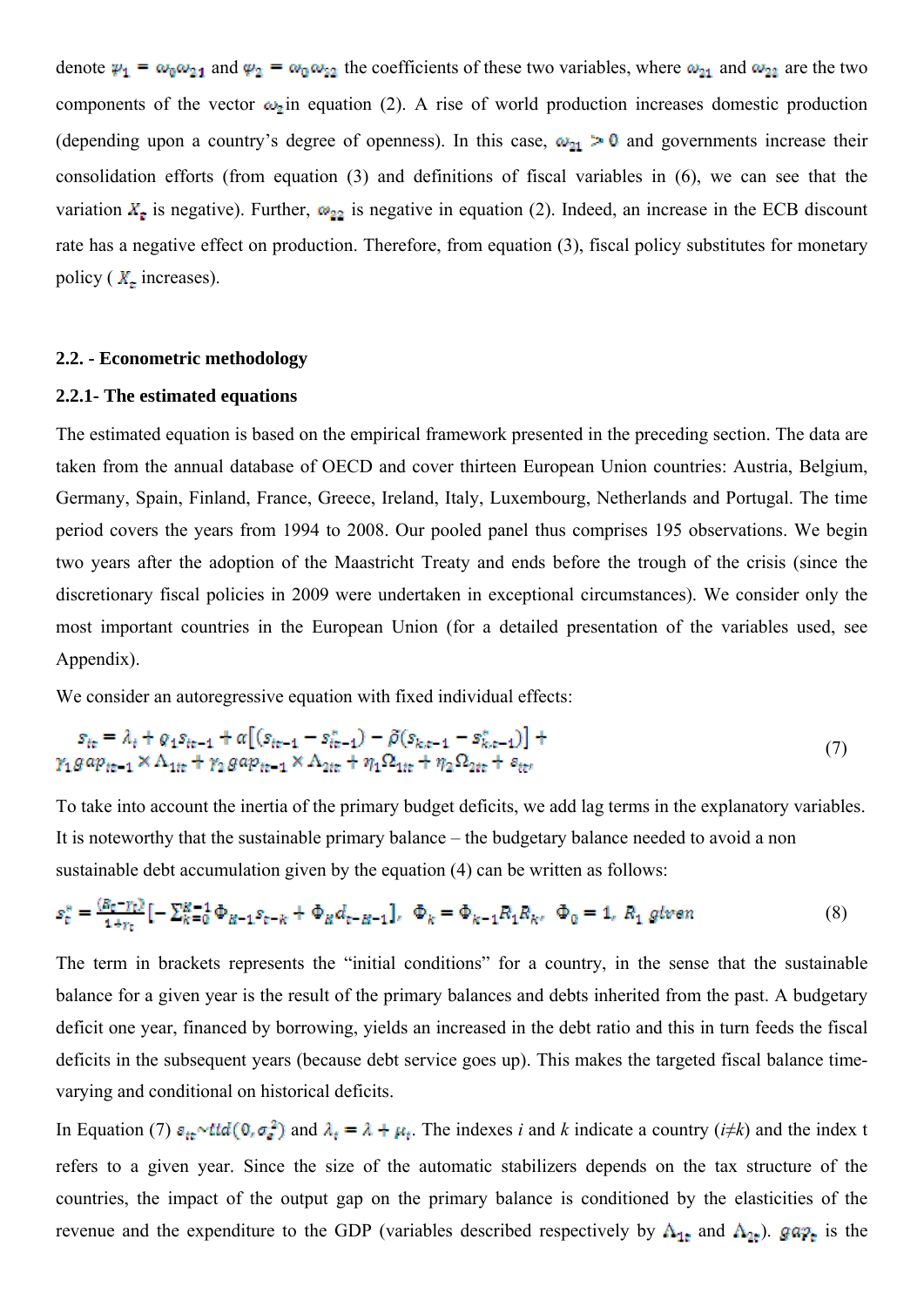<span id="page-10-0"></span>the degree of openness, and, to the short term interest rate,  $s_t$  is the primary balance ratio to GDP.  $s_{t-1}$  is the lagged [p](#page-10-0)rimary balance ratio to GDP. The coefficient  $q_1$  describes the inertia of fiscal policy and lies between 0 and 1. If it is close to 0 then the policy is discretionary and when it is close to 1 fiscal policy is very incremental.  $(s_{r-1} - s_{r-1}^*)$  measures the fiscal adjustment for the primary balance to correspond to the sustainable balance (lagged by one period)<sup>8</sup>. When  $\tilde{\rho} = 0$ , fiscal policy does not have a strategic nature in the sense that a government adjusts its own intertemporal budgetary constraint, without being concerned with adjustment eff[o](#page-10-0)rts carried out by the other countries<sup>9</sup>. If  $\rho = 1$ , measures the difference between the adjustment effort of a country and the effort of the other countries. The "others" are captured here, either by a country of refer[en](#page-10-0)ce (Germany for example), or by the average behavior of the other countries in the sample.

On the basis of discussion in the preceding section, the expected signs of the coefficients are the following.  $g_1 \in ]0,1[$  in regard to Equation (8)<sup>10</sup>. When  $\tilde{\rho} = 0$ ,  $\alpha$  is positive. Indeed, the condition  $0 \le p \le 1$  in Equation (3) implies that a country carrying out an active fiscal policy in a given year  $(\Delta(s_{tt-1} - s_{tt-1}) > 0)$  must improve its budget balance the foll[ow](#page-10-0)ing year to meet its intertemporal budgetary constraint. When  $\tilde{\rho}=1$ ,  $\alpha$  is positive if fiscal policies are characterized by a strategic substitutability and negative if there is strategic complementarity. Indeed, let us suppose that the other countries implement a more active fiscal policy than the domestic country  $((s_{it-1} - s_{it-1}^*) < (s_{kt-1} - s_{kt-1}^*)$  and the importance of adjustment efforts diverge in a given year, i.e.  $\Delta[(s_{it-1} - s_{it-1}^*) - (s_{kt-1} - s_{kt-1}^*)] < 0$ . The home country can take advantage to improve its budget balance (if  $\alpha$  is positive), or to adjust its fiscal stance in the same direction as the others by letting its primary balance worsen (if  $\alpha$  is negative). Regarding the sign of the variables of control,  $\gamma_1$  and  $y_2$  are respectively positive and negative (an increase in cyclical revenue improves the primary balance whereas an increase in unemployment expenditure deteriorates it).  $\eta_1$  is positive (an improvement of the world economic situation raises the budget balance, and, this effect increases with the degree of openness of the economy). The expected sign of  $\eta_2$  is also positive. A rise of interest rate also thwarts the automatic stabilizers and thus degrades the primary balance.

<sup>&</sup>lt;sup>7</sup> To capture the influence of the cyclical expenditure, we retain the elasticity of unemployment to the GDP since the unemployment benefits increase during the slack periods and decrease when the economic situation improves. In addition, on the side of the expenditure, using the real GDP growth rate instead of the output gap, gives better results when one seeks to capture the impact of the cyclical expenditure related to unemployment on the primary balance.

<sup>&</sup>lt;sup>8</sup> When it is negative, this variable is an indicator of "financial stress", because it reflects the fiscal adjustment effort a country must undertake to reach its sustainable balance. When it is positive, it rather describes the "fiscal space" of a country, i.e. the reduction of the primary balance it can undertake to attain the sustainable level.

 $9\tilde{\rho}$  is not estimated, but supposed to be equal to 0 or 1 in two equations estimated separately according to whether fiscal policy has a strategic nature or not.

<sup>&</sup>lt;sup>10</sup> For *K*=2, one defines a relation between  $s_{\tau}$  and  $s_{\tau-1}$  whose autoregressive coefficient is smaller than 1.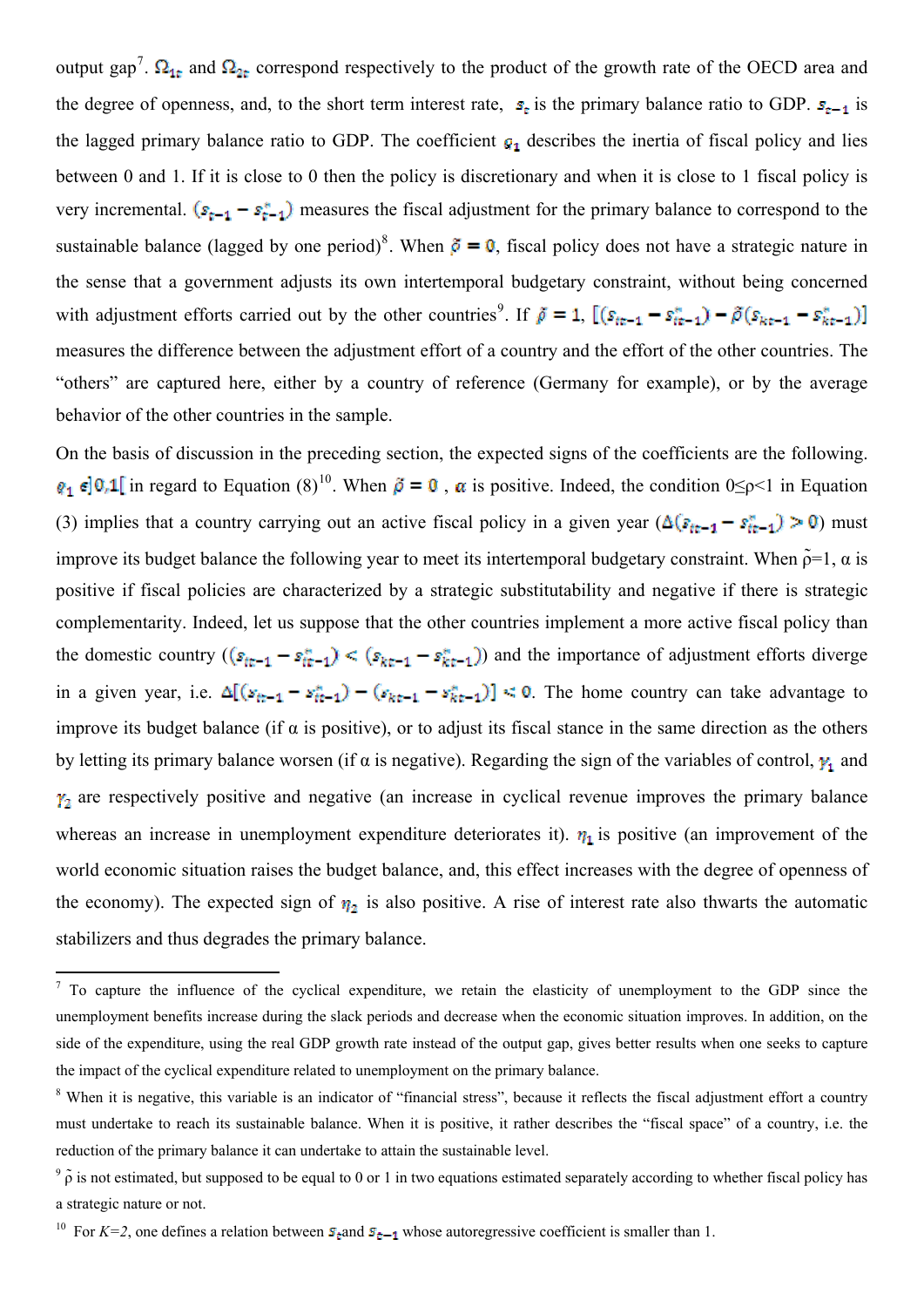<span id="page-11-0"></span>Several empirical studies are available which propose estimates of the fiscal reaction functions for the countries of the euro area<sup>11</sup>. Their authors generally use two types of estimators, namely the method of the instrumental variables (IV) and the generalized moment method (GMM). However, when the number of the observations is weak, as i[t i](#page-11-0)s the case here, these two methods can give biased estimates because of the big number of instruments when one uses for example the method of Arellano and Bover (1995). Alternative methodologies are therefore available to remote the bias in small samples (for example LSDV estimators). But, they do not take into account of a property generally affecting panel data when countries are members of an economic or commercial union, namely the existence of spatial correlation between the countries (correlation due to the presence of common factors or common components). Not taking into account this kind of correlation involves biases in the estimates $^{12}$ .

As showed by empirical studies, the national fiscal policies of the European Union countries share common factors<sup>13</sup>. Those are related to the co-m[ov](#page-11-0)ements of the economic cycles, to monetary, financial and real symmetric shocks. Another explanation of the existence of common factors is the convergence of national fiscal p[ol](#page-11-0)icies for institutional reasons, namely the existence of common fiscal rules such as the Maastricht Treaty and the  $SGP<sup>14</sup>$ .

In order to avoid biases related to the presence of common factors in the data of panel, various estimators were proposed in the literatu[re.](#page-11-0) We use here the estimator of Westerlund (2007) which presents good properties for samples of small size. It has moreover the advantage of correcting possible endogeneity biases and autocorrelation/heteroscedasticity of the residuals through a non-parametric correction of the matrix of variance/covariance of the residuals which makes it comparable with a Fully-Modified estimator (FM). Lastly, this estimator takes account of the presence of unit roots in the variables<sup>15</sup>.

The estimator of Westerlund (estimator BA presented in the appendix<sup>16</sup>) is initially applied to Equation (7) when the variables are expressed in variation with their individual aver[ag](#page-11-0)e (Within transformation). Then, we deduce the individual fixed effects and the common intercept. [Th](#page-11-0)is estimator is compared to the Fully-modified estimator (FM) and the estimator of quasi generalized least squares (GLS).

  $11$  See note 1 for some references.

<sup>&</sup>lt;sup>12</sup> See for example Philips and Sul (2007) and the special issue of the Journal of Applied Econometrics (2007).

<sup>&</sup>lt;sup>13</sup> See for example, Bénassy-Quéré and Cimadomo (2006), De Bandt and Montgelli (2000).

<sup>&</sup>lt;sup>14</sup> We conclude in favor of the presence of common factors in our series by applying in a preliminary analysis the tests from Bai and Ng (2004). The results are available upon request tot the authors..

<sup>&</sup>lt;sup>15</sup> "Biased adjusted", i.e. corrected bias due to the presence of common factors.

<sup>&</sup>lt;sup>16</sup> BA for "biased adjusted".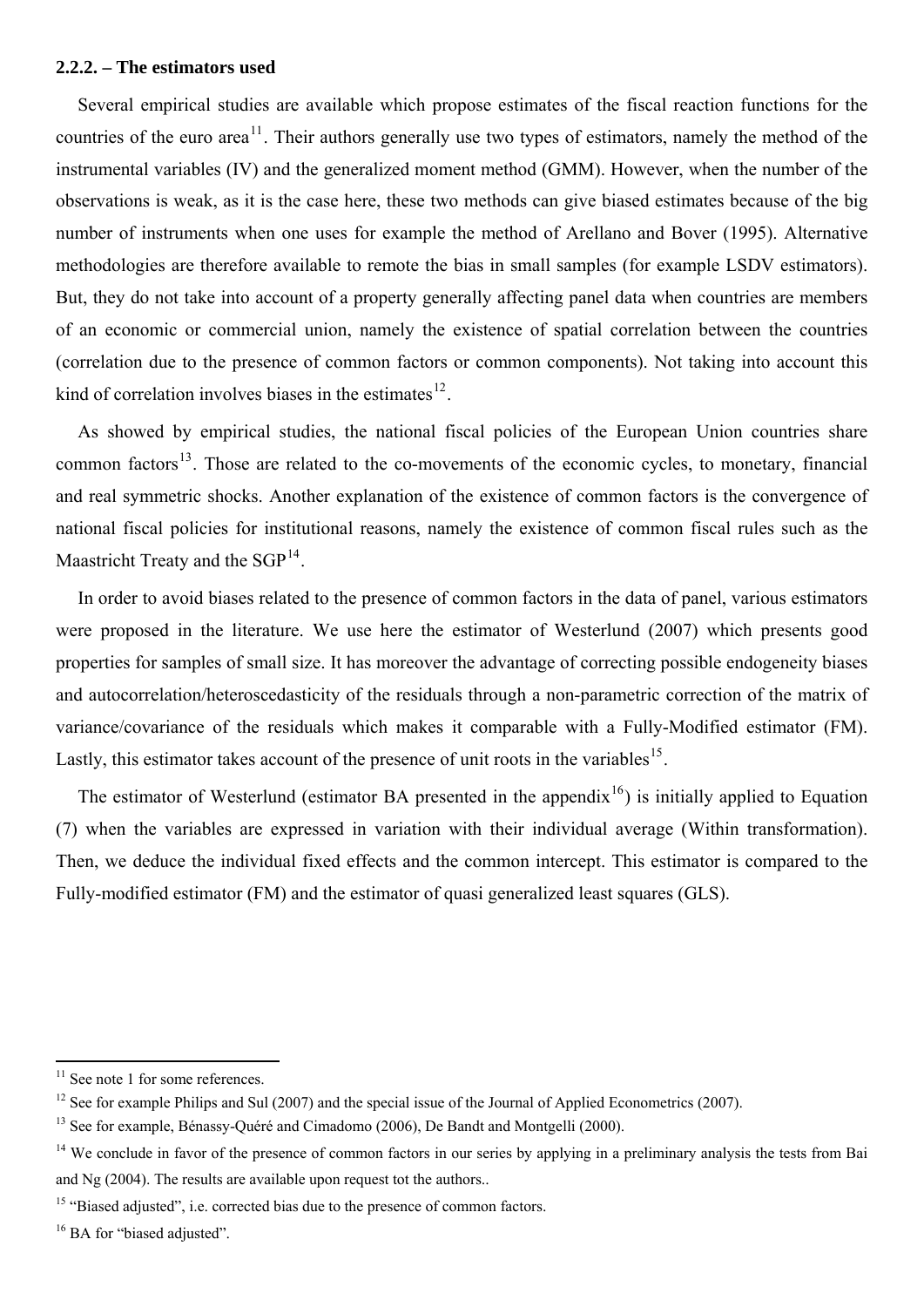<span id="page-12-0"></span>Tables 1 through 3 present the results corresponding to the different estimators used<sup>17</sup>. For each estimator, we consider three equations. In Equation (1), we only take into account the fiscal adjustment by the domestic country ( $\tilde{\rho}=0$ ). Equations (2) and (3) take into account the interdependence of fis[cal](#page-12-0) policies in Europe. In Equation (2), the "other countries" are represented by Germany. In Equation (3), we consider the average of budget balances of the other countries in the sample.

#### *Impact of the indicators of sustainability*

In all equations, whatever the estimator used, we obtain a positive coefficient of  $\alpha$ , which indicates that fiscal policies have been characterized by a strategic substitutability in the recent years. Governments have thus tended to adopt active fiscal policies when their partners were carrying out, on average, fiscal consolidation measures, and conversely. This result means that fiscal policies were not necessarily coordinated and have been driven by the interests of each government, in spite of the Maastricht criteria and the SGP. The estimates in Tables 1 and 2 show that the higher the fiscal adjustment efforts in the other countries, the lower the efforts made by a country to improve its fiscal position. For example, with the estimator BA, we obtain an estimated coefficient for  $\alpha$  of 0,452 when the sustainability constraint is individual. This coefficient becomes equal to 0.4 when the fiscal adjustment is done according to the policy adopted by Germany and drops to 0.24 when one takes into account the average of the budgetary efforts of the other countries. The differences between the values of the estimated coefficient of  $\alpha$  appear even more significant with the estimator FMOLS in Table 2 (the coefficient is reduced from 0.51 to 0.37, and then to 0,256). Note that, the coefficient  $(\rho_1 + \alpha)$  measures the sluggishness of fiscal policy. In Table 1, its value is between 0.62 and 0.65, which means that the fiscal balance one year explains approximately two-thirds of the fiscal balance of the subsequent year.

#### *Impact of the economic situation*

 An improvement of the economic situation (reflected here by a higher GDP growth rate or GDP increasing at a higher rate than its long-run trend) always reduces cyclical expenditure and therefore increases fiscal surplus (hence a negative coefficient  $\gamma_2$ ). The impact on cyclical revenues is however ambiguous ( $\gamma_1$  is either positive or negative). To understand why, it is necessary to differentiate between the effects due to the mechanical effects and those due to the discretionary policies (governments' reaction to a boom or a recession). To this end, we re-estimate the equations by supposing that the endogenous variable is the structural budget balance<sup>18</sup> (estimator BA). According to the estimates in Table 4, the discretionary

 $17$  Estimator GLS is biased in the presence of spatial correlation. We report the estimates however in order to compare it to the other estimators.

 $18$  Rigorously, we should retain the structural primary balance. However, the results are little changed since the debt burden is inelastic to the economic cycle. The coefficients  $\gamma_1$  and  $\gamma_2$  are hardly influenced by the choice of one or the other structural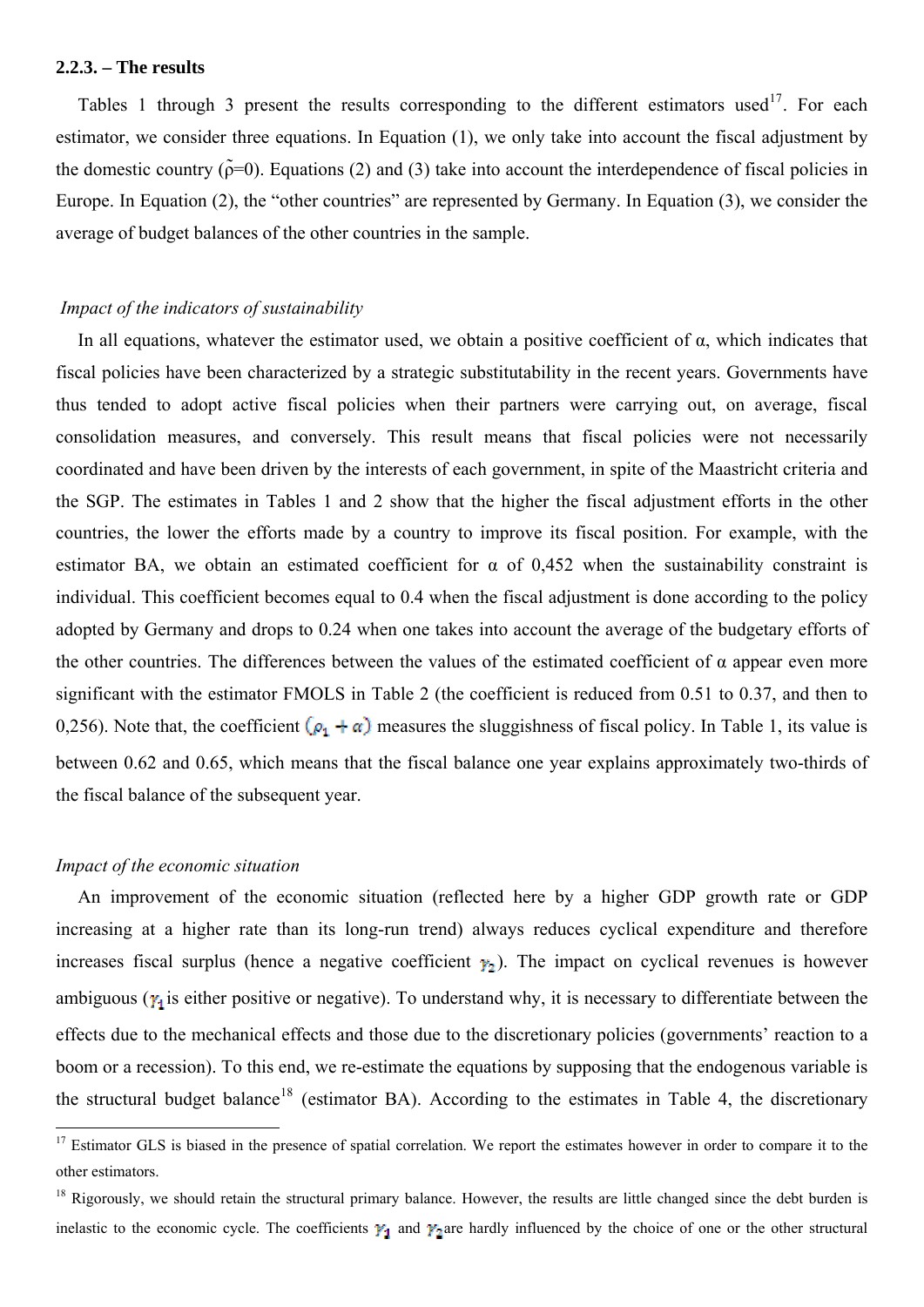<span id="page-13-0"></span>and is pro-cyclical. In this case,  $y_t$  is negative. Consequently, during good times, governments tend to take advantage of the higher revenues generated by the favorable economic situation to increase their structural deficits, which triggers a degradation of the budget balance. Conversely, during periods of recession, they take advantage of the fall of tax revenue to reduce their expenditure, which allows an improvement of their budget balance. This result accords with several existing studies showing that, a general pro-cyclical bias in fiscal policy can uncover a strongly pro-cyclical bias during the expansion periods (the deficit is not reduced as much as it could be) and a slightly counter-cyclical bias during the recession phases (discretionary policy supports the operation of the automatic stabilizers leading to an additional widening of the deficit). In this case, this asymmetry involves a continuous degradation of structural deficits<sup>19</sup>.

 The comparison of the results in Tables 1 and 4 leads us to conclude that the positive effect of the economic situation on fiscal revenues comes from the mechanical effects [of](#page-13-0) the economic activity on the budget positions, with the discretionary policy playing in average in the opposite direction. In some cases, the mechanical effects dominate ( $y_1$  carries a positive sign), but the effects of discretionary can also dominate (in this case  $\gamma_1$  carries a negative sign).

|                                                            | Equation 1 | Equation 2 | Equation 3 |
|------------------------------------------------------------|------------|------------|------------|
| Primary balance (-1)                                       | $0.202*$   | $0.233*$   | $0.384*$   |
|                                                            | (20.55)    | (18.80)    | (26.42)    |
| Output-gap*elasticity of Gvt revenues with respect to      | $-0.103*$  | 0.013      | 0.047      |
| <b>GDP</b>                                                 | $(-4.19)$  | (0.63)     | (1.54)     |
| Growth rate of the OECD countries $(-1)^*$ degree of       | $0.233*$   | $0.71*$    | $1.32*$    |
| openness $(-1)$                                            | (5.19)     | (16.44)    | (21.15)    |
| Short-term interest rate (real)                            | $0.333*$   | $0.228*$   | 0.05       |
|                                                            | (7.28)     | (3.86)     | (0.71)     |
| GDP growth rate $(-1)$ *elasticity of unemployment with    | $-0.05*$   | $-0.03*$   | $-0.05*$   |
| respect to $GDP(-1)$                                       | $(-6.68)$  | $(-4.52)$  | $(-4.978)$ |
| Budgetary gap in domestic country(-1) <sup>1</sup>         | $0.452*$   |            |            |
|                                                            | (16.78)    |            |            |
| Budgetary gap in domestic country - budgetary gap in       |            | $0.4*$     |            |
| $Germany(-1)$                                              |            | (14.97)    |            |
| Budgetary gap in domestic country $-$ budgetary gap in the |            |            | $0.24*$    |
| other countries $(-1)$                                     |            |            | (5.73)     |

*Table 1 - Estimate of fiscal reaction functions, 1994-2008, Estimator BA*<sup>2</sup>

Note: 1 the budgetary gap is measured by the difference between the observed primary balance and the sustainable balance.

 2 Between brackets, we report the t-ratios. \*, \*\* indicate that a coefficient is statistically significant at respectively 5%,10% level.

variable. We retain the structural budget balance which is available in the indicators of OECD, instead of applying a filter (which would be prone to criticisms) to the variable of primary balance. One will note however that the structural component comprises only part of the discretionary component of the budget policy, the governments being able to use the expenditure or the receipts to react to changes in the economic situation as we noted during the crisis of 2008/2009.

<u> 1989 - Johann Stoff, amerikansk politiker (d. 1989)</u>

<sup>19</sup> Other studies have shown that fiscal policy in the European countries turn to be acyclical or counter-cyclical during bad times and pro-cyclical during good times (see Deroose et al. (2008), Ayuso-i-Casal et al. (2009).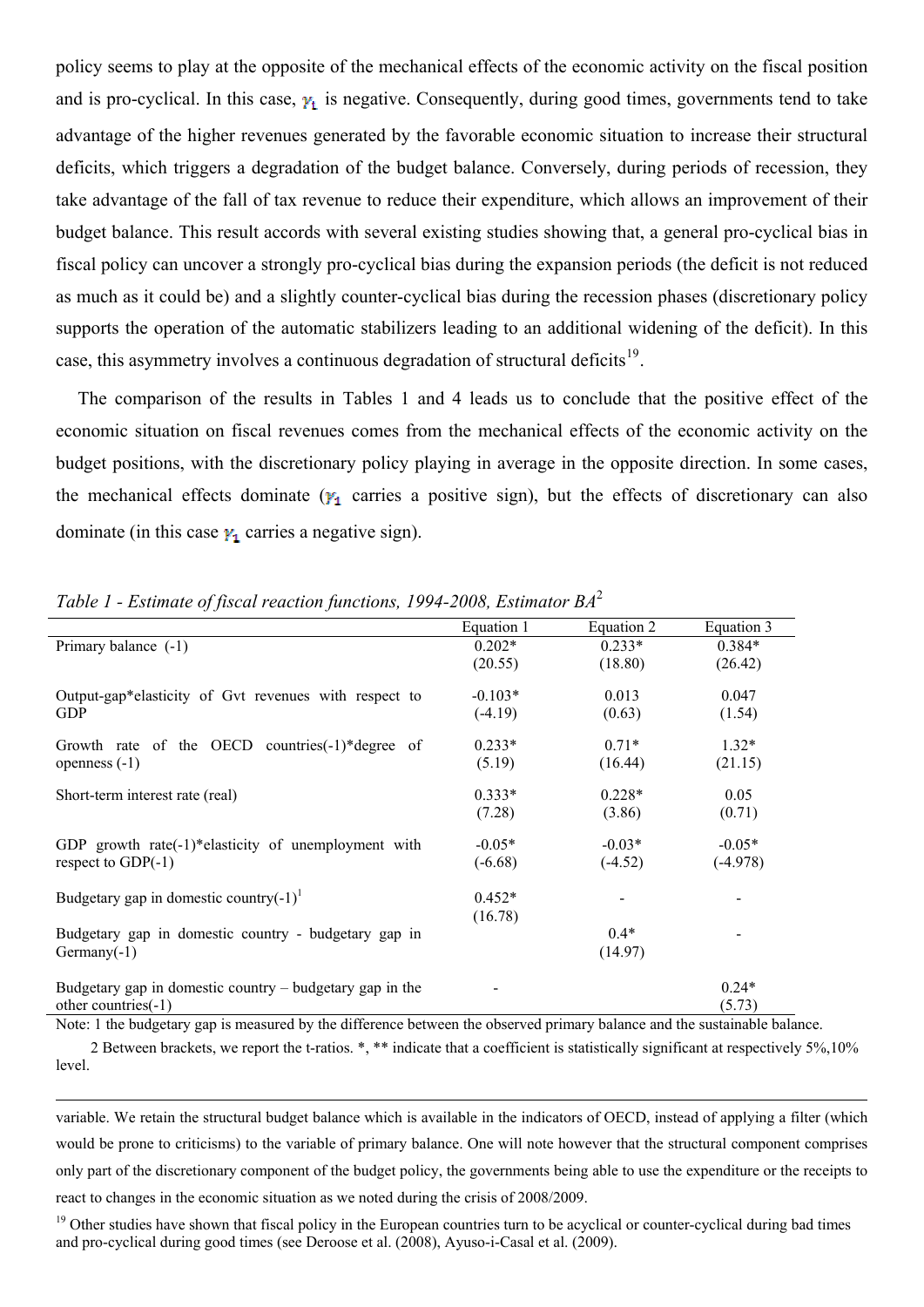|                                                            | Equation 1 | Equation 2 | Equation 3 |
|------------------------------------------------------------|------------|------------|------------|
| Primary balance (-1)                                       | $0.133*$   | $0.151*$   | $0.275*$   |
|                                                            | (13.53)    | (12.18)    | (18.92)    |
| Output-gap*elasticity of Gvt revenues with respect to      | $-0.09*$   | $0.139*$   | $0.156*$   |
| <b>GDP</b>                                                 | $(-3.66)$  | (6.77)     | (5.10)     |
| Growth rate of the OECD countries $(-1)^*$ degree of       | $0.174*$   | $0.551*$   | $0.999*$   |
| openness $(-1)$                                            | (3.87)     | (12.76)    | (16.01)    |
| Short-term interest rate (real)                            | $0.333*$   | $0.322*$   | $0.129**$  |
|                                                            | (7.28)     | (5.46)     | (1.84)     |
| GDP growth rate( $-1$ )*elasticity of unemployment with    | $-0.05*$   | $-0.03*$   | $-0.05*$   |
| respect to $GDP(-1)$                                       | $(-6.68)$  | $(-4.53)$  | $(-4.97)$  |
| Budgetary gap in domestic country $(-1)^1$                 | $0.51*$    |            |            |
|                                                            | (18.94)    |            |            |
| Budgetary gap in domestic country - budgetary gap in       |            | $0.37*$    |            |
| $Germany(-1)$                                              |            | (13.85)    |            |
| Budgetary gap in domestic country $-$ budgetary gap in the |            |            | $0.256*$   |
| other countries(-1)                                        |            |            | (6.11)     |
| Note: see Table 1.                                         |            |            |            |

*Table 2 - Estimate of fiscal reaction functions, 1994-2008, Estimator FMOLS*<sup>2</sup>

*Table 3 - Estimate of the fiscal reaction functions, 1994-2008, Estimator GLS*<sup>2</sup>

|                                                            | Equation 1 | Equation 2 | Equation 3 |
|------------------------------------------------------------|------------|------------|------------|
| Primary balance (-1)                                       | $0.23*$    | $0.31*$    | $0.35*$    |
|                                                            | (4.78)     | (3.53)     | (4.77)     |
| Output-gap*elasticity of Gvt revenues with respect to      | $-0.06$    | $0.26*$    | $0.18**$   |
| <b>GDP</b>                                                 | $(-1.59)$  | (2.89)     | (1.92)     |
| Growth rate of the OECD countries(-1)*degree of            | 0.13       | $0.22**$   | $0.33*$    |
| openness $(-1)$                                            | (1.64)     | (1.91)     | (3.79)     |
| Short-term interest rate (real)                            | $0.23*$    | $0.38*$    | $0.28*$    |
|                                                            | (2.87)     | (3.17)     | (2.74)     |
| GDP growth rate $(-1)^*$ elasticity of unemployment with   | $-0.0005$  | $-0.02*$   | $-0.02*$   |
| respect to $GDP(-1)$                                       | $(-0.93)$  | (2.58)     | $(-4.04)$  |
| Budgetary gap in domestic country(-1) <sup>1</sup>         | $0.50*$    |            |            |
|                                                            | (7.06)     |            |            |
| Budgetary gap in domestic country - budgetary gap in       |            | $0.27*$    |            |
| $Germany(-1)$                                              |            | (5.18)     |            |
| Budgetary gap in domestic country $-$ budgetary gap in the |            |            | $0.35*$    |
| other countries(-1)                                        |            |            | (6.49)     |
| Note: see Table 1.                                         |            |            |            |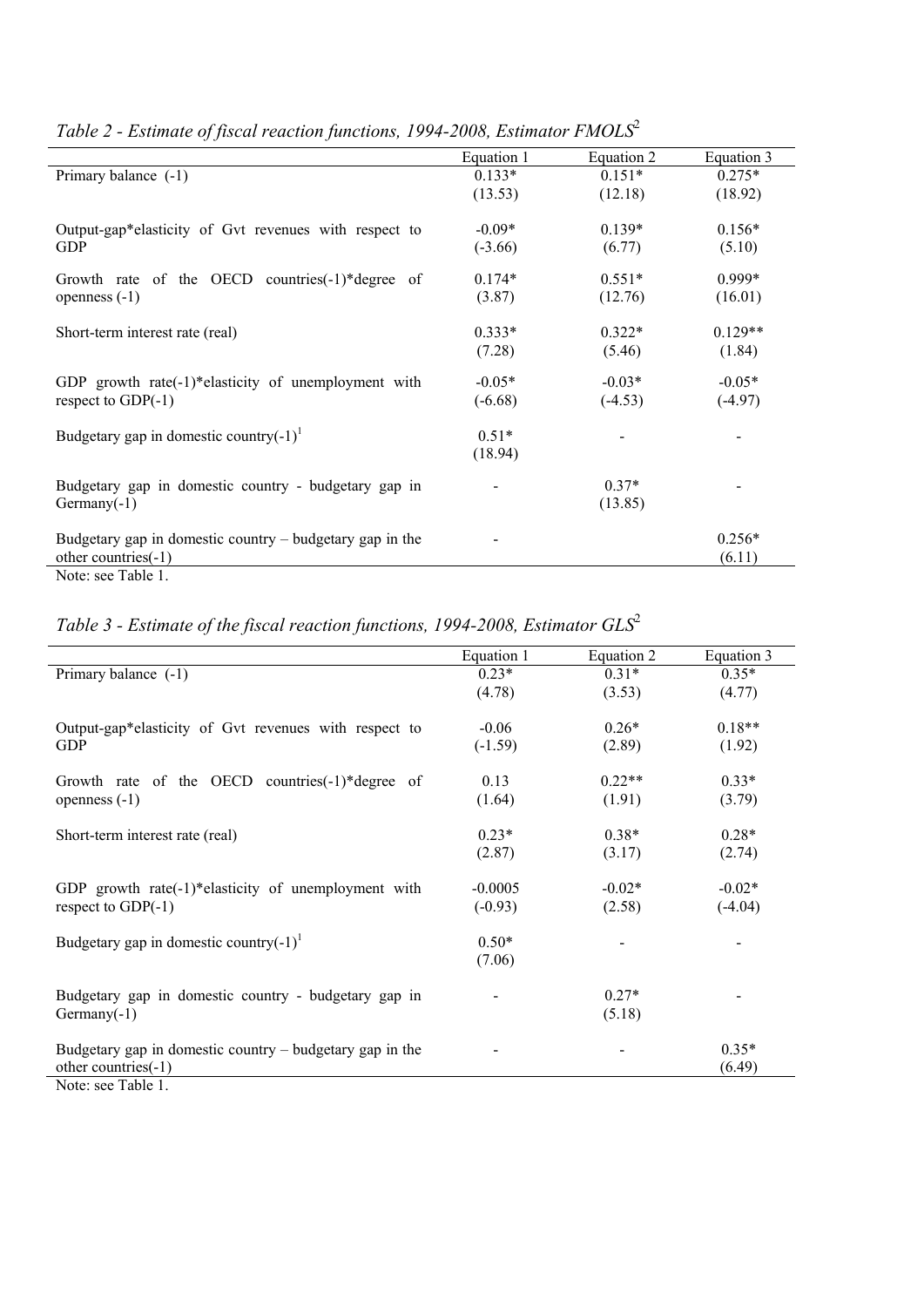|                                                            | Equation 1     | Equation 2 | Equation 3 |
|------------------------------------------------------------|----------------|------------|------------|
| Primary balance (-1)                                       | $0.74*$        | $0.70*$    | $0.73*$    |
|                                                            | (11.15)        | (21.58)    | (27.15)    |
| Output-gap*elasticity of Gvt revenues with respect to      | $-0.14*$       | $-0.14*$   | $-0.12*$   |
| GDP                                                        | $(-2.61)$      | $(-4.52)$  | $(-7.21)$  |
| Growth rate of the OECD countries(-1)*degree of            | $0.105*$       | 0.126      | $0.124*$   |
| openness $(-1)$                                            | (2.11)         | (3.16)     | (3.70)     |
| Short-term interest rate (real)                            | $0.12**$       | $0.08*$    | $0.128*$   |
|                                                            | (1.81)         | (1.96)     | (11.99)    |
| GDP growth rate(-1)*elasticity of unemployment with        | $-0.01**$      | $-0.003$   | $-0.01*$   |
| respect to $GDP(-1)$                                       | $(-1.91)$      | $(-0.78)$  | $(-2.81)$  |
|                                                            |                |            |            |
| Budgetary gap in domestic country(-1) <sup>1</sup>         | 0.03<br>(0.59) |            |            |
|                                                            |                |            |            |
| Budgetary gap in domestic country - budgetary gap in       |                | $0.125*$   |            |
| $Germany(-1)$                                              |                | (6.58)     |            |
| Budgetary gap in domestic country $-$ budgetary gap in the |                |            | $0.05*$    |
| other countries(-1)                                        |                |            | (2.46)     |

*Table 4 - Estimate of the fiscal reaction functions (structural balance), 1994-2008, , Estimator FMOLS*<sup>2</sup>

Note: see Table 1.

#### *Impact of the world economic situation and of the interest rate*

In all the regressions, the coefficient  $\eta_1$  has the expected positive sign. In Equations (2) and (3), the impact a world growth rate (the world being here the OECD) on the primary balance is stronger in terms of magnitude than that of the other explanatory variables.

 $\eta_2$  is positive. When the short-term real interest rate goes up (or drops) the budget balance improves (deteriorates). This can be interpreted as follows. When the ECB increases its short-term interest rate, it affects public finances in several manners. Firstly, we observe an impact on debt because the central bank's rate modifies the yield curve. This results in a degradation of public deficit. In reaction, to achieve budgetary sustainability, governments have to increase their primary balance. In such a situation fiscal policy is subordinated to monetary policy. Secondly, the impact of changes in the short-run interest rate operates through the effects on the economy *via* a decrease in investment and consumption. This indirect effect on aggregate demand implies in turn a decrease in production and reduces budget balances. To achieve sustainability, governments would also have to raise their primary surplus. This situation implies that governments share the same ECB's price stability objective and do not use fiscal policy to increase growth and unemployment.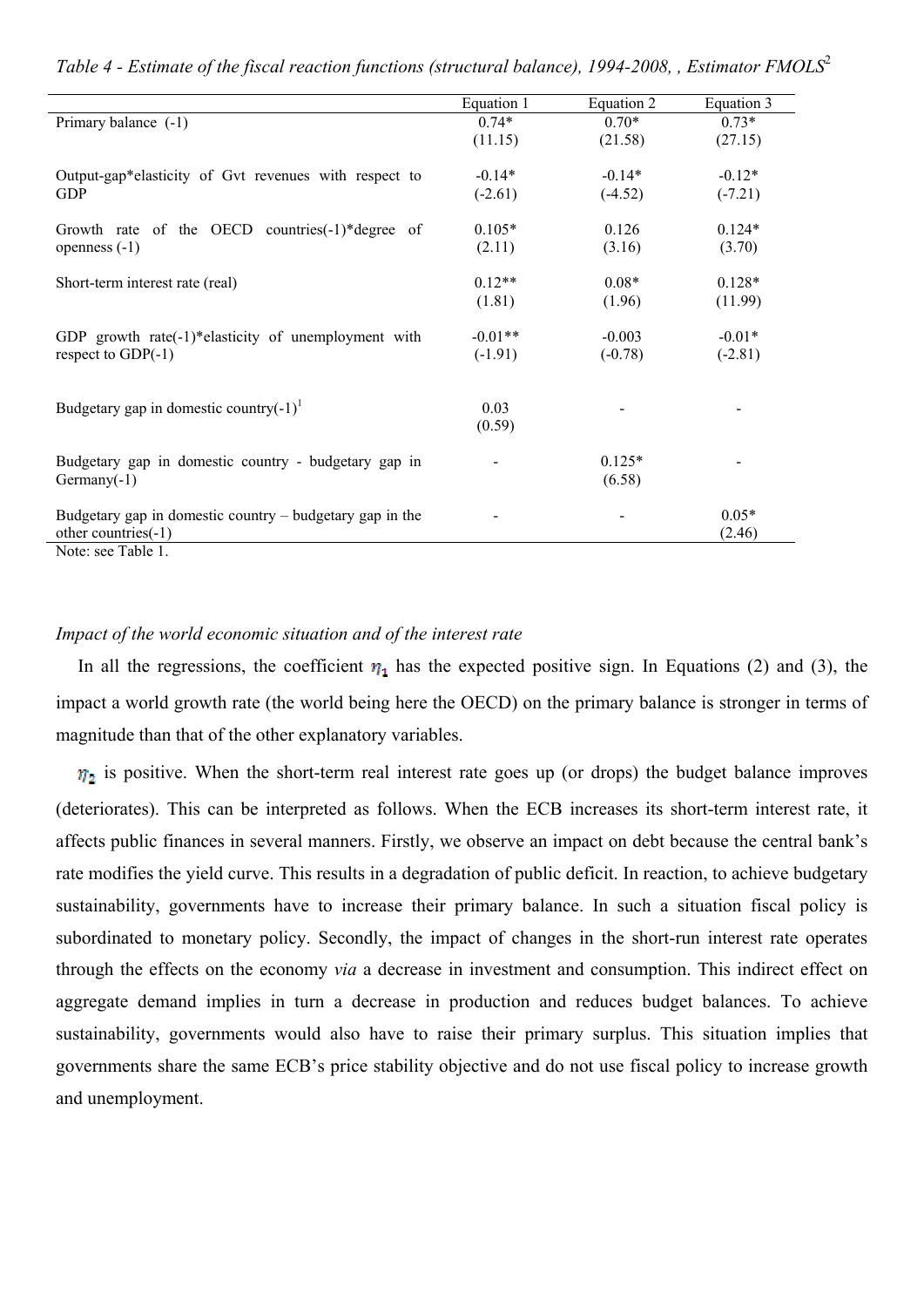<span id="page-16-0"></span> We combine the estimates of the fiscal reaction functions with the assumptions describing the scenarios of crisis exit to obtain projections the evolution of the deficit and debt ratios over the years from 2010 to 2015. We thus fix the future values of the exogenous variables in the equation of the fiscal reaction functions, to deduce the future trend of the primary balance (expressed as a percentage of the GDP), and those of the total balance (also expressed as a percentage of the GDP) and of the debt ratio. These simulations are projected for each country, the heterogeneity of the individual situations being unobserved and captured by the individual fixed effects.

#### **3.1. - Assumptions on the scenarios of crisis exit**

 We consider two scenarios of way out of crisis, one optimistic characterized by a rapid recovery from 2010 with real GDP rates coming back to their pre-crisis level, the second less optimistic with a sluggish remaining growth.

 In the optimistic scenario, the recovery is due, either to a strong growth of the world GDP (OECD area), or to a high domestic growth rate as was recorded in 2007. In the less optimistic scenario, we consider a recovery in "square root" (after the strong recession of 2009, the growth rate of the real GDP is null in 2010, then stagnates at half of the growth rate of the period 2002-2007 in the following years.

 The interest rate is supposed to go back to its level observed during the period from 2002 to 2007, whatever the scenario of crisis exit. This assumption is motivated by the following argument. The European Central Bank (ECB) will adopt a strategy in two steps, by first absorbing the excess liquidities injected into the banking sector thanks to its quantitative easing measures, and then returning to a more traditional monetary policy based on the control of its key rates.

 To simulate the evolution of the total budget balance, we suppose that the interest rates on public debt do not vary significantly compared to their level of the period before-crisis between 2002 and 2007. In the worst case, we make them increase by 0.5% in case of a weak recovery, compared to the average of the 2002-2007 period. This assumption means that long-term interest rates will remain on average on their current level in crisis exit, which is justified if the level of inflation remains low in the euro zone, or if the financial solidarity of the other countries of the Euro area towards those whose public finances are in the most degraded situation is effective (which would make it possible to avoid a rise of the risk premiums required by the financial markets to continue to hold national debts<sup>20</sup>).

 $20$  At the time we are writing this paper, the interest rates on public debt has rise[n f](#page-16-0)or some countries, for instance in Greece where they stand at nearly 7.30% (almost 3% higher than the interest rates asked by the markets to hold the German debt. This situation is likely to be the case for other countries like Portugal, Italy and Spain which have received lower grades from the notation agencies. Accordingly, our assumption on the interest rates may appear too optimistic. The consequence of envisaging a huge increase in these rates would be a more severe deterioration of the public finance situation in comparison to the results shown by the current simulations.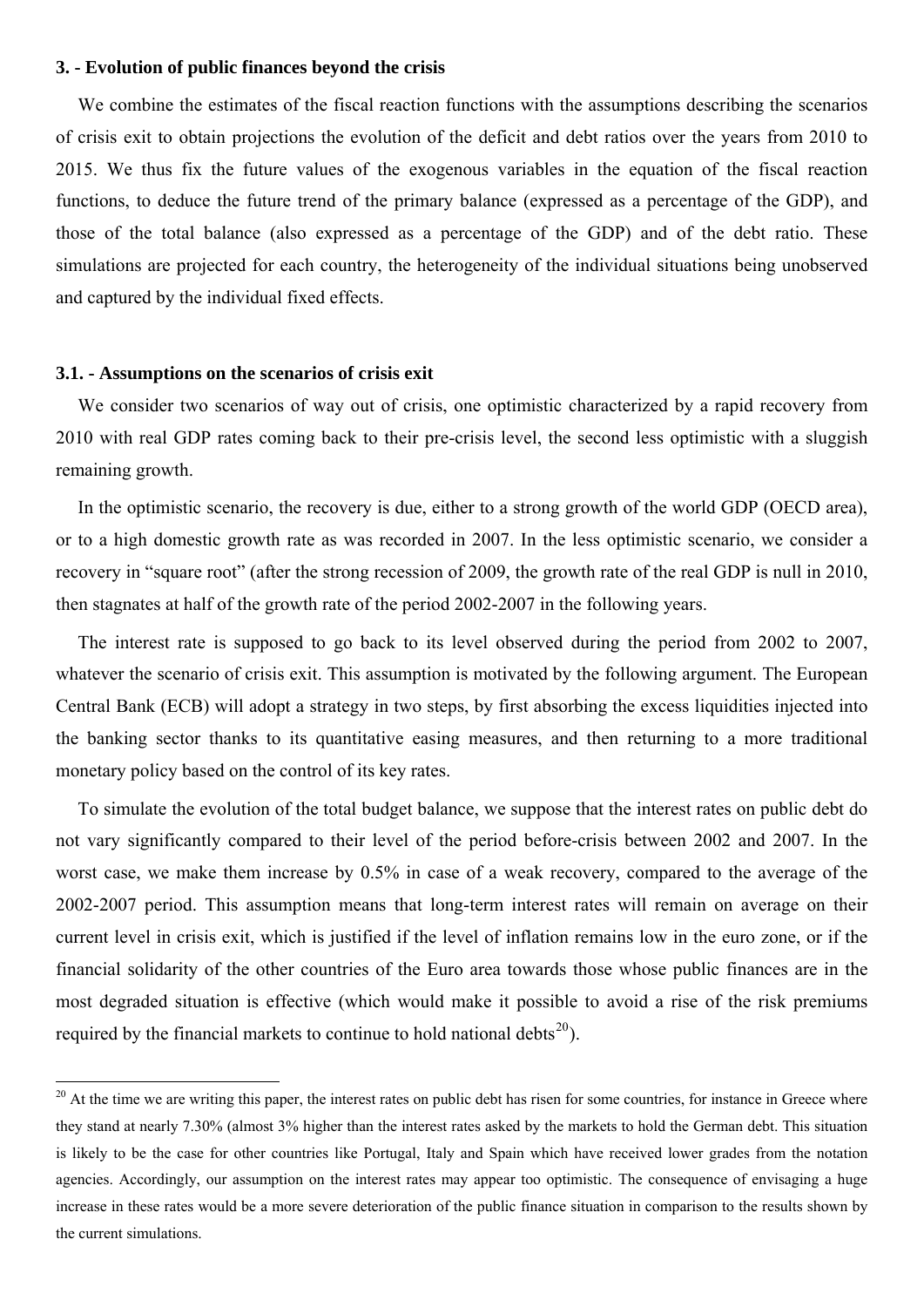The assumptions retained concerning the evolution of the output gap are in adequacy with those retained on real growth rates of the GDP. In the optimistic scenario, we retain an assumption of output gap such as the economy is in bottom of the economic cycle (output-Gap positive or null, or corresponding to the situation of 2007). In the less optimistic scenario, the assumption on output-Gap implies that the economy is at the peak of the economic cycle with an output gap equal to half of its value of the period 2002-2007.

#### **3.2. - Public finances in the way out of crisis**

We present the simulations obtained from Equations (2) and (3) (estimator BA). Indeed, it seems worthy to take into account of the strategic nature of the fiscal policies, rather than to consider that the countries do not take account of the behavior of the other countries. Moreover, in the presence of correlation between the countries of the panel due to common factors, the estimator BA is more robust than the FMOLS estimator. The results are shown in Tables (6a), (6b), (6c) and (7a), (7b).

#### *Optimistic scenario of crisis exit: all the exogenous variables return to their pre-crisis level*

 The simulations in Table (6a) show that a return to a pre-crisis situation (scenario 1) would widen the gap between two groups of countries.

 On the one side, some countries would manage to quickly reduce their deficits, the budget balances becoming even positive at the horizon 2015. This first group comprises, either small countries (Belgium, Ireland, Luxembourg) which have a high degree of openness of their economy and can thus benefit from the resumption of the growth on their partners, or countries characterized by a strong fiscal discipline during the phases of economic expansion (Austria, Finland and the Netherlands). In this first group of country, the debt ratio decreases significantly compared to the level of 2009. The comparison between the simulations in Table (6a) and those of Table (6c) lead to conclude that budget balances of this first group of country are very sensitive to the non-discretionary components of their public finances (the total balances are much higher than the structural balances).

 On the other hand, the second group is composed of countries which would not manage to reduce to a significant degree their deficits (France, the United Kingdom, Greece, Italy and Portugal). Admittedly, these countries start in 2009 with budgetary positions more degraded than those of the first group, but that does not explain all (Spain and Ireland have an initial deficit higher than France, and yet, these two countries manage more quickly to reduce their deficits during the following years). The simulations in Table (6c) make it possible to provide some explanations. In the United Kingdom and in Greece, the evolutions observed are explained by structural deficits which drop slowly and thus attenuate the positive impact of the non-discretionary components of public finances on the total balance. In France, Italy and in Portugal, the discretionary policies seem to be very pro-cyclical during the phases of economic expansion. They affect not only the medium-term balances (the structural deficits decrease only slowly), but also their short-term position (which means that the cyclical component of the budget balances of these countries captures a part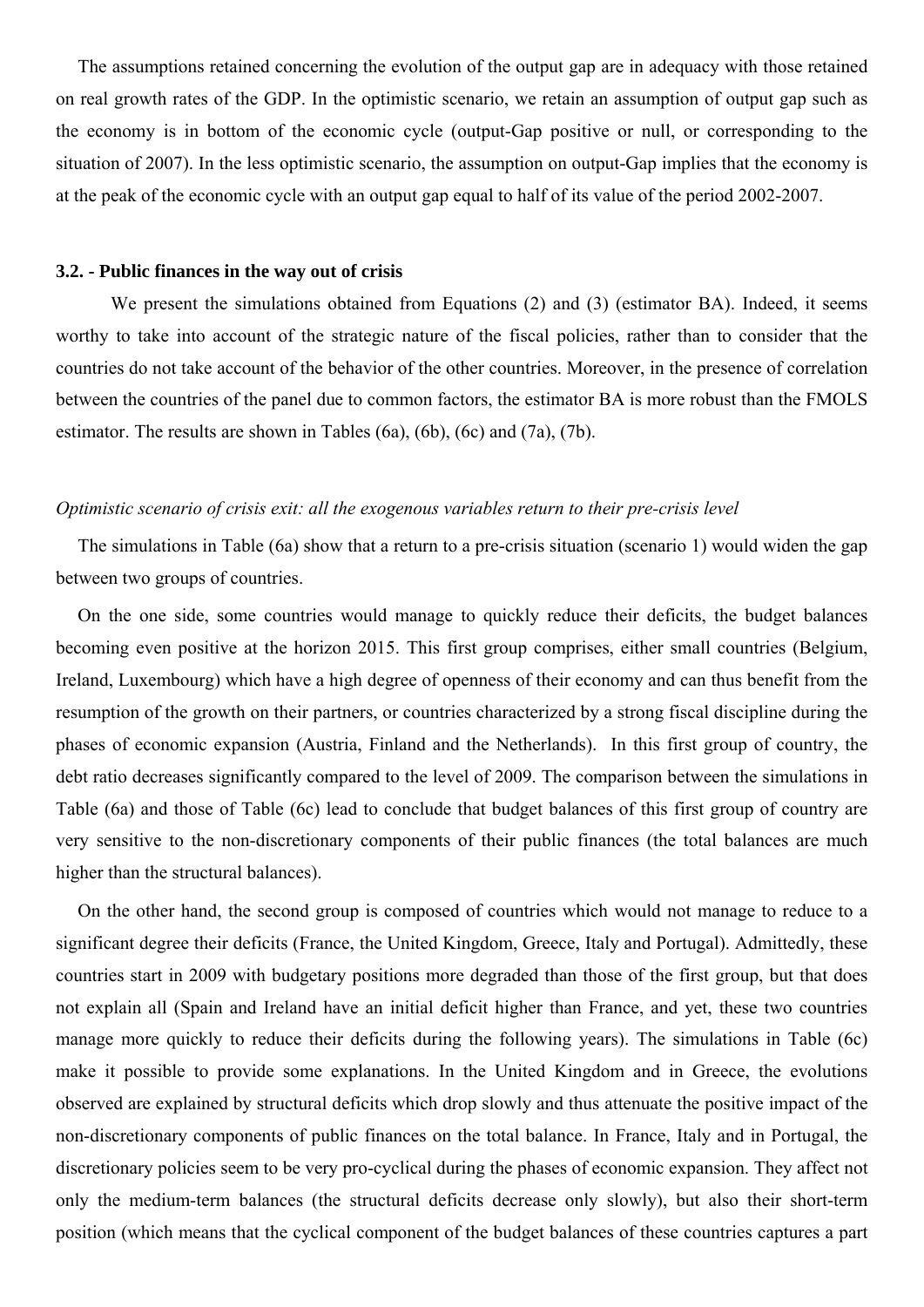of the discretionary policies). As one can note, by comparing Tables (6a) and (6c), the total budget balances of these countries are more degraded than their structural balances (see also Figures 1 and 2).

 The independent factor opposing these two groups of country is thus not so much) the initial situation of their total balance, but the initial cyclical balance (which is calculated as the difference between the total balance and the structural balance and which comprises a very important discretionary component taking into account the stimulus packages adopted during the crisis). Moreover, the pro-cyclic character of the discretionary policy does not help a rapid reduction of the deficits.

 The situation of Germany lies between these two opposed groups' but resembles that of France, Italy and Portugal. The situation of Spain is rather similar to that of the United Kingdom and Greece (the difference being that the reduction of the deficits is more rapid).

 The simulations in Table (6b) show that one needs a very strong sensitivity of the budget balances to the economic situation (either domestic, or international) so that the positive effect of the mechanical effects of a stronger growth compensate the negative influence of the discretionary policies and makes it possible for the budget balances to improve significantly.

 The debt dynamics is the result of the accumulated deficits. The debt ratio starts to drop only when the improvement of budget balances is significant. We observe situations where the debt exhibits a snowball effect, while at the same time the deficits starts to decline (it could be the case for example of countries in the second group).

## *Less optimistic scenario of crisis exit: all the exogenous variables return to half their pre-crisis level in 2010 and then remain on this level until 2015.*

 In the less optimistic scenario, domestic and world growth rates remain only at half their pre-crisis level (average of the period 2002-2007). In the countries where the output-gap was negative during this period, we assume that it will not "close" entirely compared to the situation observed in 2009: we suppose it to be equal to its average value of the period 2002 to 2007. In the countries where the output-gap was positive, we suppose that in 2010, it is equal to 50% of its mean value of the period 2002 to 2007. The assumptions on the other exogenous variables are the same ones as in scenario 1.

 Apart from the small countries (Belgium, Finland, Luxembourg), budget balances would remain very degraded in all the other countries by 2015, particularly in France, in the United Kingdom, in Greece, in Italy and in Portugal (see Table 7a and Figures 1,2). The consequence would be then a snowball effect, the debt dynamics producing a continuous increase in the debt ratios. In spite of this degradation observed in most countries, it is necessary to distinguish two types of countries: those whose degradation can be attributed to the economic situation only (the discretionary policy of these countries is strongly pro-cyclical when the activity is weak and results in a reduction of the structural deficits) and those whose discretionary policy does not contribute to a drop in the structural deficits (the policy being then slightly pro-cyclical, even counter-cyclical if we consider that the cyclical component situation of the total balance capture a part of the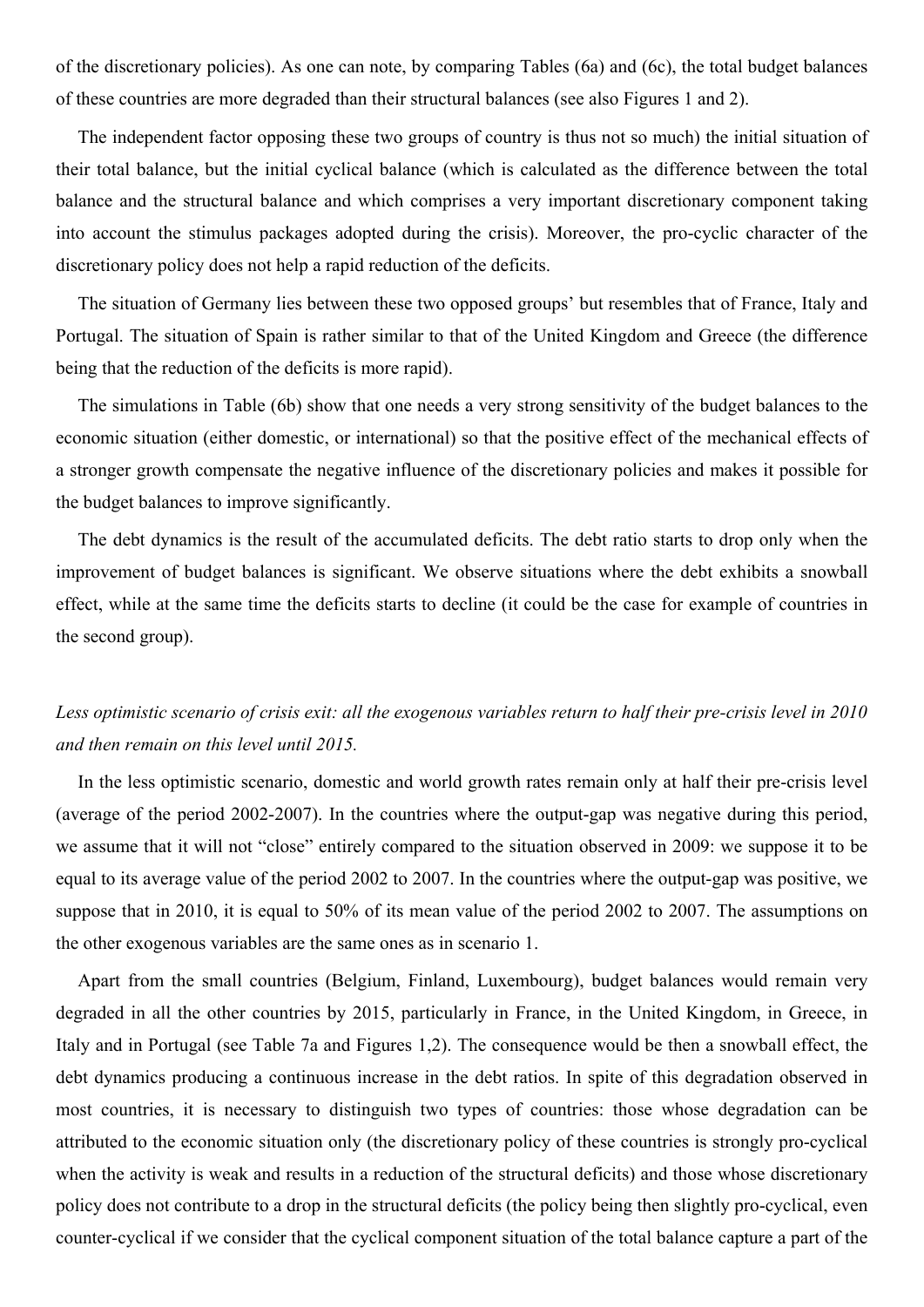reaction of governments in the case of a weak recovery). Table (7c) shows that, in spite of the context of weak recovery, the structural deficits would decrease significantly in Austria, in Belgium, in Germany, in Spain, in Ireland and in the Netherlands (they would turn positive in Finland and in Luxembourg). On the other hand, the structural deficits would decrease little in France, in the United Kingdom and in Portugal, and, would increase even in Greece and Italy.

 The deficits observed would be less important in a context where budget balances would be strongly sensitive to the economic situation, as shown by the simulations in Table (7b).

#### **4. - Conclusion**

 Several lessons can be drawn from this work. First of all, it highlights the critical situation of public finances of some countries, whatever the scenario of way out of crisis (fast recovery or weak growth) if governments do not modify the budgetary behavior they followed in the past. If the recovery were to be weak, then budget balances would be strongly degraded under the combined effect of the economic situation and a widening of the structural deficits, the discretionary policies being slightly counter-cyclical when the activity is weak. France would belong to this group of countries concerned with this situation, besides the United Kingdom, Greece, Italy and Portugal. Even in the event of strong recovery, one would need a strong action of the mechanical effects of a positive growth on the budget balances to compensate for pro-cyclical discretionary policies in phase of economic expansions which tend to degrade budget balances. The second conclusion to be drawn is a divergence of the budget situations of France and Germany in crisis exit. This divergence is observed in particular in the evolutions of the structural balances. In Germany, this balance improves, whatever the scenario of way out of crisis (it could even become positive in the event of strong recovery). In France, the deficits would fall slowly and would remain above 3% of GDP at least until 2015. The third conclusion is the emergence of two groups of countries as regards the budgetary behaviors, which we will call "virtuous" and "lax". The first group is composed of countries where budget balances improve in the event of fast recovery and where the structural deficits are reduced in the event of weak recovery. Germany, Austria, Belgium, Luxembourg, the Netherlands and Ireland belong to this group. The second group is composed of the other countries. The discretionary policy is less pro-cyclical there and the improvement of their budget balances remains strongly dependant on a strong recovery.

 These results raise the question of the effectiveness of the budgetary rules in Europe. The Treaty introduced the thresholds of 3% for the public deficit and 60% for the public debt for the entry into the Monetary Union. The SGP set up a procedure of monitoring with respect to the countries already member of the euro area to make lasting compliance with these thresholds. However, the multiplication of the procedures for excessive deficit since the beginning of the Monetary Union demonstrates that the Member states continue to privilege their individual strategy to the detriment of the common fiscal rules. The 2005 reform of the SGP aimed at introducing more flexibility by taking better into account the individual situations of each country but it does not seem to have been able to deal with the central problem of the pro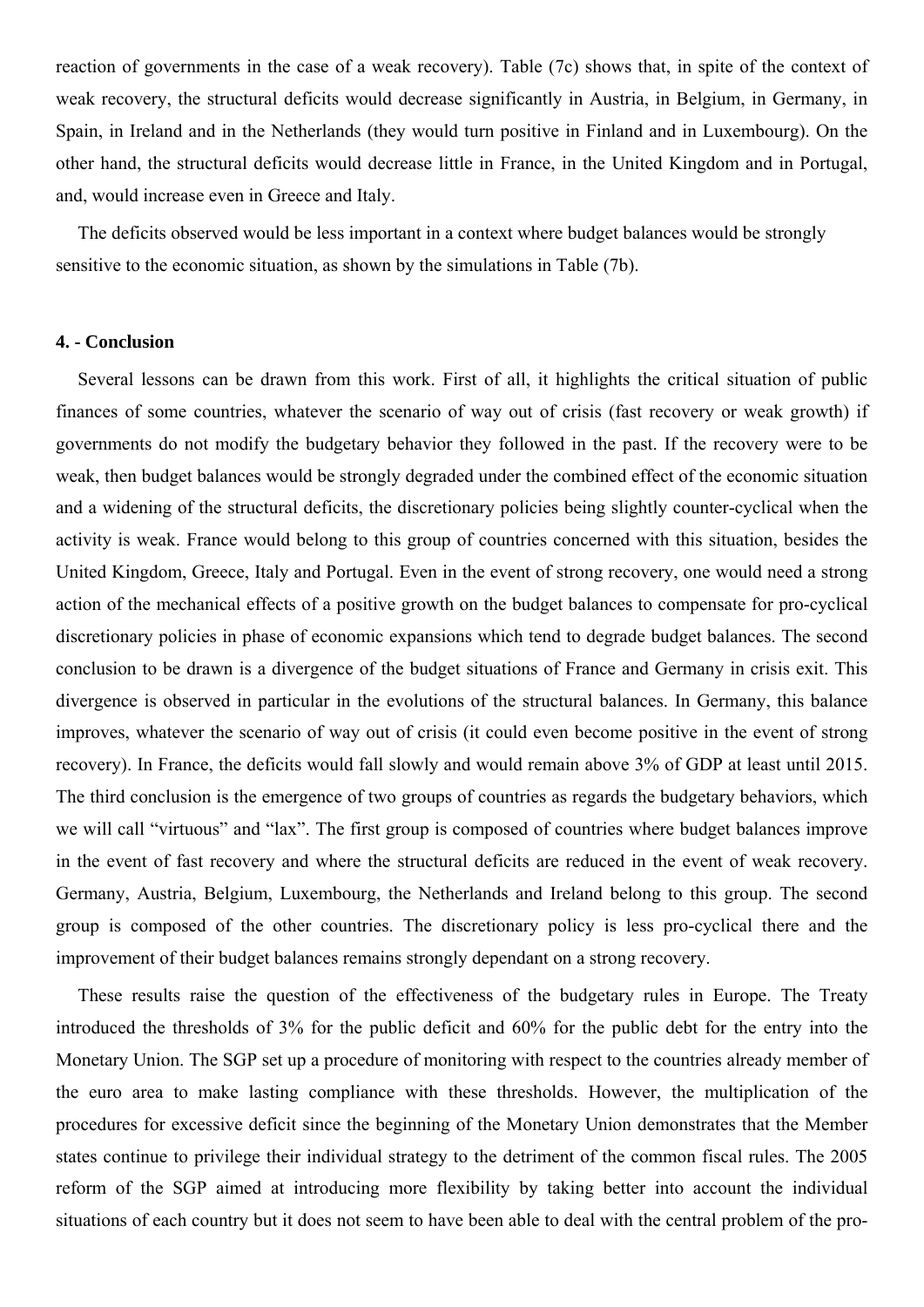cyclicality of the national fiscal policies in the phases of economic expansion in a large number of countries which let those enter the crisis with degraded budgetary positions already.

 If each country keeps an interest not to coordinate with its partners in the short run, this individual behavior involves medium-term important risks as a whole. Indeed, an increasing divergence of the budget positions as our scenarios put in evidence creates risks for the cohesion of the zone. How can one envisage that the Member states accept in the future to give up their past budgetary behaviors for a more coordinated strategy with the objective of regaining balanced budget positions?

 There exists a first possible answer of an institutional nature: improve the effectiveness of the common fiscal rules, in particular by reinforcing the monitoring of the budgetary positions of the countries when they are not (still) in excessive deficit so that they do not develop a pro-cyclical bias at that period. However, this solution seems rather hypothetical at least in the short run: not only an additional reform of the PSC is not on the agenda, but also it is not warranted that new fiscal rules can modify the budgetary reaction of the governments in the absence of credible sanctions.

 The second possible answer is the effect of discipline exerted by the financial markets. Since the entry in the monetary Union until 2008, Member states enjoyed very attractive conditions to finance their national debt with risk premiums maintaining at very low levels. The membership of the euro zone was regarded by the investors as a security guarantee vis-à-vis a possible default even for countries with degraded public finances. The current crisis modified this perception with a significant in the risk premiums allowances for the most indebted countries (Greece, Portugal). In the absence of a bail-out which remains excluded by the Treaty, this new attention paid by the investors on sovereign risk in the European Union should put a very strong pressure on the least virtuous member countries so that they modify their past budgetary behaviors.

 There are several extensions to this paper. Firstly, one could assume that the gain of non-adjustment in terms of production (which is captured here by  $\omega_0$ ) varies with the potential growth. Therefore, we could imagine that the speed of consolidation could depend upon past potential growths. An interesting question raised by the recent crisis was whether the depression involved a deterioration of production capacities, human capital and of the other variables playing an influence on potential output. In case of a lower potential growth, governments may search to activate policies aiming at upgrading the medium term capacity level of the economies (which would imply for instance a higher financing of supply policies and thus a degradation of public finances).

#### **References**

- Afonso, A., 2006, "Expansionary fiscal consolidations in European: new evidence", Working Paper Series 675, European Central Bank.
- Arellano, M, et O. Bover, 1995, "Another look at the instrumental variable estimation of error-component models", *Journal of Econometrics* 68, 29-51.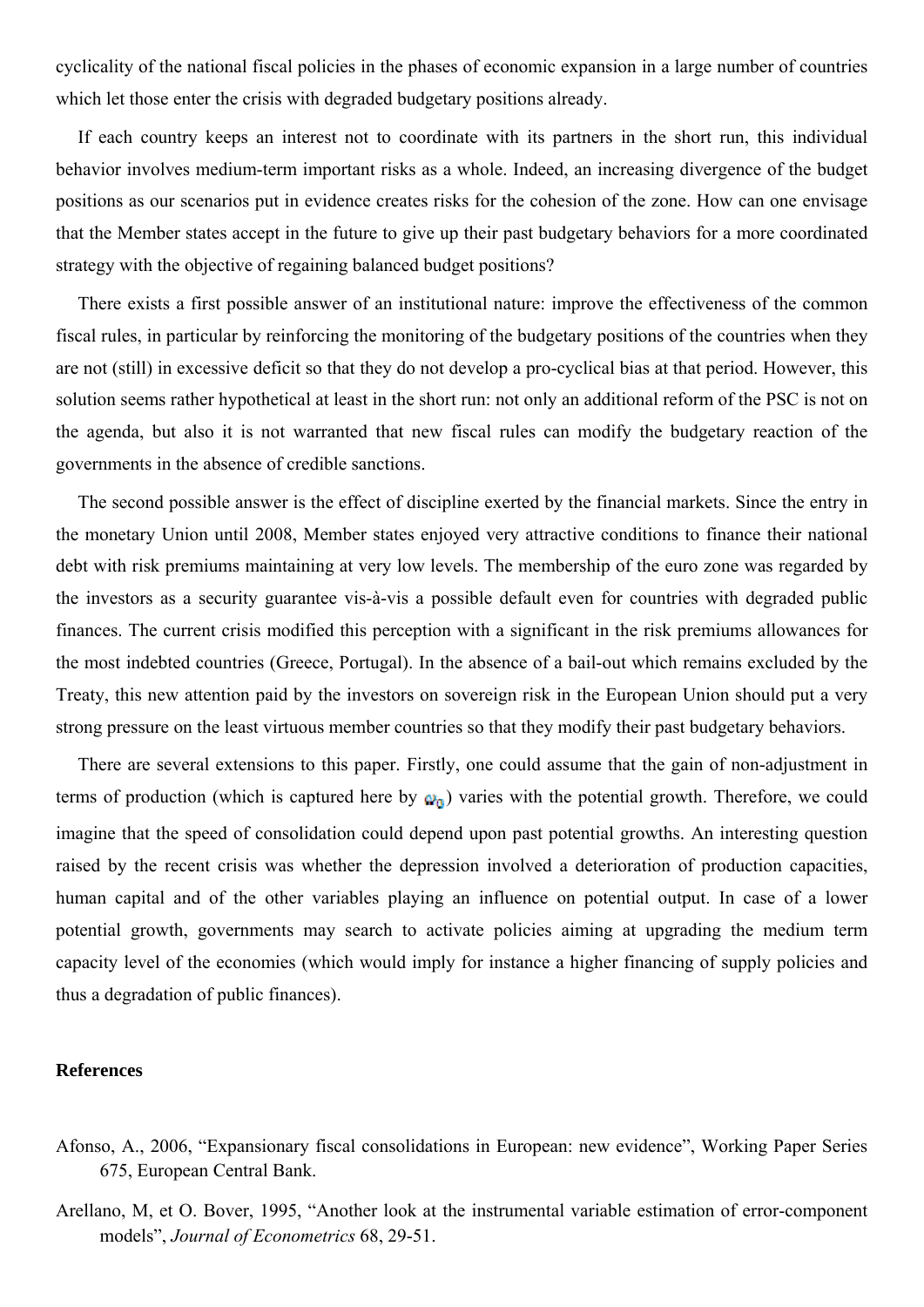- Ayuso-i-Casal, J., Deroose, S., Flores, E. and L. Moulin, 2009, *Policy instruments for sound fiscal policies*, Palgrave.
- Bai, J. et S. Ng, 2004, "A PANIC attack on unit roots and cointegration", *Econometrica* 72(4), 1127-1177.
- Bénassy-Quéré A. et J. Cimadomo, 2006, "Changing patterns of domestic and cross-border fiscal policy multipliers in Europe and the US", CEPII Working Paper n°2006-24.
- Candelon, B., Muysken, J. et R. Vermeulen, 2009, "Fiscal policy and monetary integration", *Oxford Economic Papers* 45, 1-27.
- Coenen, G., Mohr, M. et R. Straub, 2008, "Fiscal consolidation in the euro area: long-run benefits and shortrun", *Economic Modelling* 25(3), 912-932.
- De Bandt, O. et F.P. Mongelli, 2000, "Convergence of fiscal policies in the Euro area", in Buti, Von Hagen, J. et C. Martinez-Mongay (eds), *The behavior of fiscal authorities*, Palgrave, Chapter 4, 53-75. .
- Deroose, S. Larch, M. and A. Schaechter, 2008, "Constricted, lame and pro-cyclical? Fiscal policy in the euro area revisited", Economic Paper 353, European Commission, Economic and Financial Affairs.
- Fatas, A. et I. Mihov, 2003, "On constraining fiscal policy discretion in EMU", *Oxford Review of Economic Policy* 19, 112-131.
- Gali, J. et R. Perotti, 2003, "Fiscal policy and monetary integration in European", *Economic Policy* 18, 534- 572.
- Guichard, S. , Kennedy, M., Wurzel, E. et C. André, 2007, "What promotes fiscal consolidation : OECD country experiences", OECD Economics Department Working Paper 553, OECD, Paris.
- Journal of Applied Econometrics, 2007, "Heterogeneity and cross-section dependence in panel data models: theory and application", Special Issue 22(2).
- Phillips, P.C. et D. Sul, 2007, "Bias in dynamic panel estimation with fixed effects, incidental trends and cross-section dependence", *Journal of Econometrics* 137(1), 162-188.
- Von Hagen, J., 2003, "Fiscal discipline and growth in Euroland: experiences with the stability and growth pact", Working Paper n°1306, ZEI, Bonn.
- Westerlund, J., 2007, "Estimating cointegration panels with common factors and the forward rate unbiasedness hypothesis", *Journal of Financial Econometrics* 5(2), 491-522.
- Wyplosz, C., 2006, "European monetary union: the dark side of a major success", *Economic Policy* 21, 208- 261.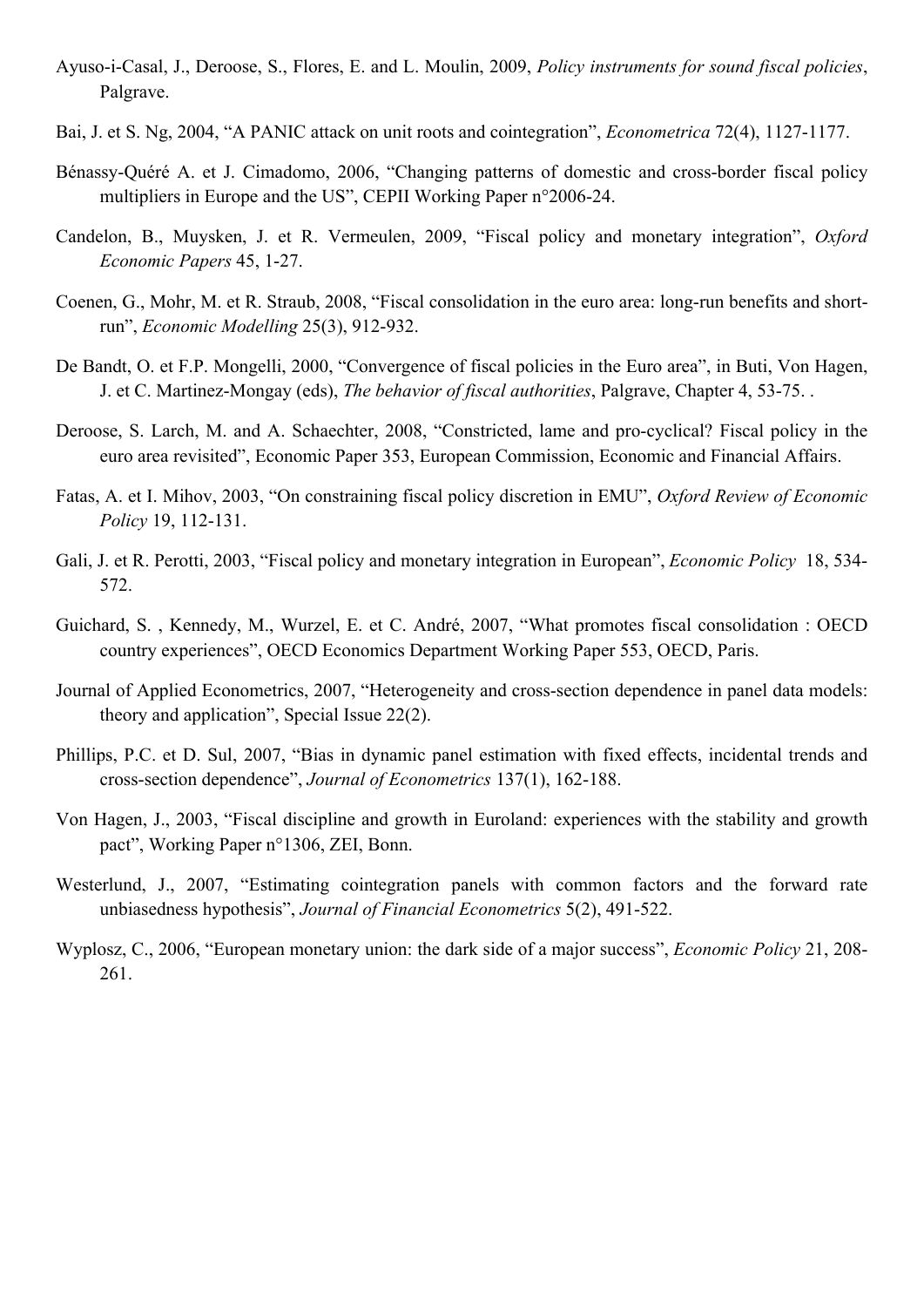| Total balance (% GDP) | Aut       | bel       | deu       | esp        | fin       | fra         | gbr        | grc        | irl        | ita       | lux       | nld       | prt         |
|-----------------------|-----------|-----------|-----------|------------|-----------|-------------|------------|------------|------------|-----------|-----------|-----------|-------------|
| 2009                  | $-4,3773$ | $-6,0589$ | $-3,6979$ | $-11,2601$ | $-2,9955$ | $-8,8658$   | $-13,2152$ | $-12,3084$ | $-12,1084$ | $-5,8045$ | $-1,9779$ | $-5,3503$ | $-8,3006$   |
| 2010                  | $-7,5703$ | $-5,8262$ | $-4,5231$ | $-9,8197$  | $-2,3044$ | $-8,6779$   | $-11,9606$ | $-11,3123$ | $-12,5095$ | $-6,7786$ | $-2,2616$ | $-4,6015$ | $-9,2449$   |
| 2011                  | $-5,7941$ | $-1,7785$ | $-4,8056$ | $-8,4897$  | $-0,6273$ | $-8,3377$   | $-11,1943$ | $-11,7566$ | $-7,9350$  | $-8,5451$ | 6,5713    | $-2,1638$ | $-9,3041$   |
| 2012                  | $-2,6884$ | 3,4457    | $-3,0975$ | $-5,4036$  | 2,2239    | $-6,4186$   | $-8,2621$  | $-8,5059$  | $-0,9293$  | $-6,0795$ | 13,0716   | 1,4044    | $-7,4439$   |
| 2013                  | $-0,6309$ | 7,0317    | $-2,0153$ | $-3,3266$  | 4,1482    | $-5,2035$   | $-6,3709$  | $-6,3122$  | 3,7591     | $-4,4745$ | 17,2628   | 3,8222    | $-6,2834$   |
| 2014                  | 0,7707    | 9,5899    | $-1,3134$ | $-1,9301$  | 5,4811    | $-4,4308$   | $-5,1397$  | $-4,8263$  | 6,8443     | $-3,4105$ | 19,8580   | 5,5193    | $-5,5627$   |
| 2015                  | 1,7623    | 11,5042   | $-0,8420$ | $-0,9923$  | 6,4364    | $-3,9358$   | $-4,3273$  | $-3,8147$  | 8,8258     | $-2,6785$ | 21,3615   | 6,7658    | $-5,1184$   |
| National debt (% GDP) | Aut       | bel       | deu       | esp        | fin       | fra         | gbr        | grc        | irl        | ita       | lux       | nld       | prt         |
| 2009                  | 69,1000   | 97,2000   | 73,1000   | 54,3000    | 41,3000   | 76,1000     | 68,6000    | 112,6000   | 65,8000    | 114,6000  | 15,0000   | 59,8000   | 77,4000     |
| 2010                  | 73,9337   | 98,9398   | 75,9688   | 60,3301    | 41,8948   | 81,8462     | 77,0484    | 115,8828   | 73,1580    | 117,3830  | 16,1088   | 62,0897   | 83,6985     |
| 2011                  | 76,7998   | 96,5587   | 79,0553   | 64,6094    | 40,7879   | 87,0308     | 84,2978    | 119,3758   | 75,3655    | 121,8355  | 8,2995    | 61,8532   | 89,8164     |
| 2012                  | 76,4467   | 89,0536   | 80,3638   | 65,5038    | 36,8756   | 90,0967     | 88,2440    | 119,3691   | 70,3945    | 123,6672  | 0,0000    | 58,0575   | 93,8412     |
| 2013                  | 74,0500   | 78,2780   | 80,5604   | 64,2589    | 31,2009   | 91,8293     | 90,0969    | 117,1690   | 61,1243    | 123,8300  | 0,0000    | 51,9909   | 96,5524     |
| 2014                  | 70,3467   | 65,3972   | 80,0507   | 61,7043    | 24,4283   | 92,7224     | 90,6238    | 113,6400   | 49,4946    | 122,9231  | 0,0000    | 44,4617   | 98,4396     |
| 2015                  | 65,7984   | 51,1437   | 79,0811   | 58,3902    | 16,9807   | 93,0862     | 90,3112    | 109,3510   | 36,7939    | 121,3158  | 0,0000    | 35,9770   | 99,8106     |
|                       | Aut       | bel       | deu       | esp        | fin       | fra         | gbr        | grc        | irl        | ita       | lux       | nld       | prt         |
| Deficit in 2009       |           |           |           |            |           |             |            |            |            |           |           |           |             |
|                       | $-4,3773$ | $-6,0589$ | $-3,6979$ | $-11,2601$ | $-2,9955$ | $-8,8658$   | $-13,2152$ | $-12,3084$ | $-12,1084$ | $-5,8045$ | $-1,9779$ | $-5,3503$ | $-8,3006$   |
| bar of the -3% (date) |           |           |           |            |           |             |            |            |            |           |           |           |             |
|                       | 2012      | 2011      | 2013      | 2014       |           | 2009 > 2015 | >2015      | >2015      | 2012       | 2015      | 2009      |           | 2011 > 2015 |

Table 6a. - Ratios of the deficits and the national debt (% GDP) in the optimistic scenario Simulation of equation 2 (estimator BA)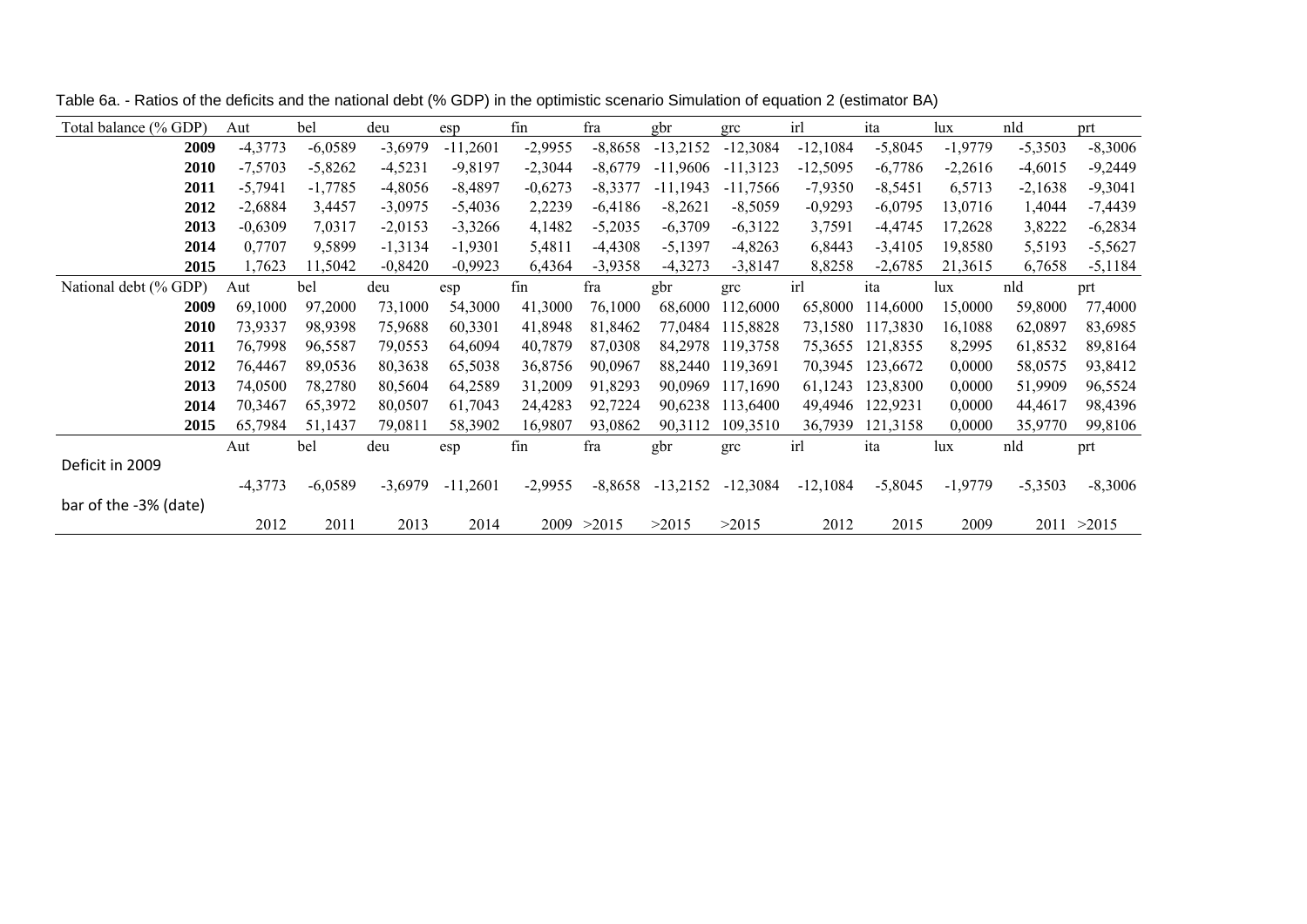| Table 6b. - Ratios of the deficits and the national debt (% GDP) in the optimistic scenario Simulation of equation 3 (estimator BA) |  |  |  |
|-------------------------------------------------------------------------------------------------------------------------------------|--|--|--|
|                                                                                                                                     |  |  |  |

| Total balance (% |           |           |           |            |           |           |            |            |            |           |           |           |           |
|------------------|-----------|-----------|-----------|------------|-----------|-----------|------------|------------|------------|-----------|-----------|-----------|-----------|
| GDP)             | Aut       | bel       | deu       | esp        | fin       | fra       | gbr        | grc        | irl        | ita       | lux       | nld       | prt       |
| 2009             | $-4,3773$ | $-6,0589$ | $-3,6979$ | $-11,2601$ | $-2,9955$ | $-8,8658$ | $-13,2152$ | $-12,3084$ | $-12,1084$ | $-5,8045$ | $-1,9779$ | $-5,3503$ | $-8,3006$ |
| 2010             | $-6,4803$ | $-4,9462$ | $-3,7501$ | $-8,6757$  | $-0,9874$ | $-7,5039$ | $-10,6006$ | $-9,9023$  | $-10,9395$ | $-5,8286$ | $-1,1016$ | $-3,4915$ | $-8,1749$ |
| 2011             | $-3,9648$ | $-0,3010$ | $-3,5080$ | $-6,5768$  | 1,5730    | $-6,3702$ | $-8,9052$  | $-9,3915$  | $-5,3184$  | $-6,9531$ | 8,4964    | $-0,3029$ | $-7,5114$ |
| 2012             | $-0,3390$ | 5,3433    | $-1,4243$ | $-2,9747$  | 5,0309    | $-3,8965$ | $-5,3173$  | $-5,4907$  | 2,3724     | $-4,0370$ | 15,4872   | 3,7914    | $-5,1465$ |
| 2013             | 2,1018    | 9,2382    | $-0,0552$ | $-0,5521$  | 7,3853    | $-2,2761$ | $-2,9438$  | $-2,8513$  | 7,4972     | $-2,1004$ | 19,9792   | 6,5944    | $-3,6176$ |
| 2014             | 3,8016    | 12,0358   | 0,8820    | 1,0753     | 9,0354    | $-1,1915$ | $-1,3405$  | $-1,0570$  | 10,8491    | $-0,7783$ | 22,7457   | 8,5891    | $-2,6138$ |
| 2015             | 5,0387    | 14,1461   | 1,5602    | 2,1666     | 10,2358   | $-0,4430$ | $-0,2259$  | 0,1704     | 12,9825    | 0,1668    | 24,3336   | 10,0786   | $-1,9396$ |
| National debt (% |           |           |           |            |           |           |            |            |            |           |           |           |           |
| GDP)             | aut       | bel       | deu       | esp        | fin       | fra       | gbr        | grc        | irl        | ita       | lux       | nld       | prt       |
| 2009             | 69,1000   | 97,2000   | 73,1000   | 54,3000    | 41,3000   | 76,1000   | 68,6000    | 112,6000   | 65,8000    | 114,6000  | 15,0000   | 59,8000   | 77,4000   |
| 2010             | 72,8437   | 98,0598   | 75,1958   | 59,1861    | 40,5778   | 80,6722   | 75,6884    | 114,4728   | 71,5880    | 116,4330  | 14,9488   | 60,9797   | 82,6285   |
| 2011             | 73,9236   | 94,2383   | 77,0021   | 61,6323    | 37,3251   | 83,9346   | 80,7183    | 115,7013   | 71,3018    | 119,3266  | 5,3035    | 58,9252   | 86,9945   |
| 2012             | 71,3350   | 84,9332   | 76,6839   | 60,3057    | 30,7491   | 84,5976   | 81,9029    | 112,9413   | 63,3472    | 119,2032  | 0,0000    | 52,8558   | 88,8293   |
| 2013             | 66,4081   | 72,1243   | 75,0038   | 56,6490    | 22,0910   | 83,6147   | 80,6533    | 107,7387   | 50,8906    | 117,1476  | 0,0000    | 44,2181   | 89,0654   |
| 2014             | 59,9765   | 57,0563   | 72,4244   | 51,6202    | 12,1411   | 81,5850   | 77,8645    | 101,1129   | 36,0573    | 113,8415  | 0,0000    | 33,9195   | 88,2887   |
| 2015             | 52,5625   | 40,5115   | 69,2252   | 45,8510    | 1,4027    | 78,8850   | 74,1039    | 93,7321    | 20,2519    | 109,7055  | 0,0000    | 22,5297   | 86,8674   |
|                  | aut       | bel       | deu       | esp        | fin       | fra       | gbr        | grc        | irl        | ita       | lux       | nld       | prt       |
| Deficit in 2009  |           |           |           |            |           |           |            |            |            |           |           |           |           |
|                  | $-4,3773$ | $-6,0589$ | $-3,6979$ | $-11,2601$ | $-2,9955$ | $-8,8658$ | $-13,2152$ | $-12,3084$ | $-12,1084$ | $-5,8045$ | $-1,9779$ | $-5,3503$ | $-8,3006$ |
| bar of the -3%   |           |           |           |            |           |           |            |            |            |           |           |           |           |
| (date)           |           |           |           |            |           |           |            |            |            |           |           |           |           |
|                  | 2012      | 2011      | 2012      | 2012       | 2009      | 2013      | 2013       | 2013       | 2012       | 2013      | 2009      | 2011      | 2014      |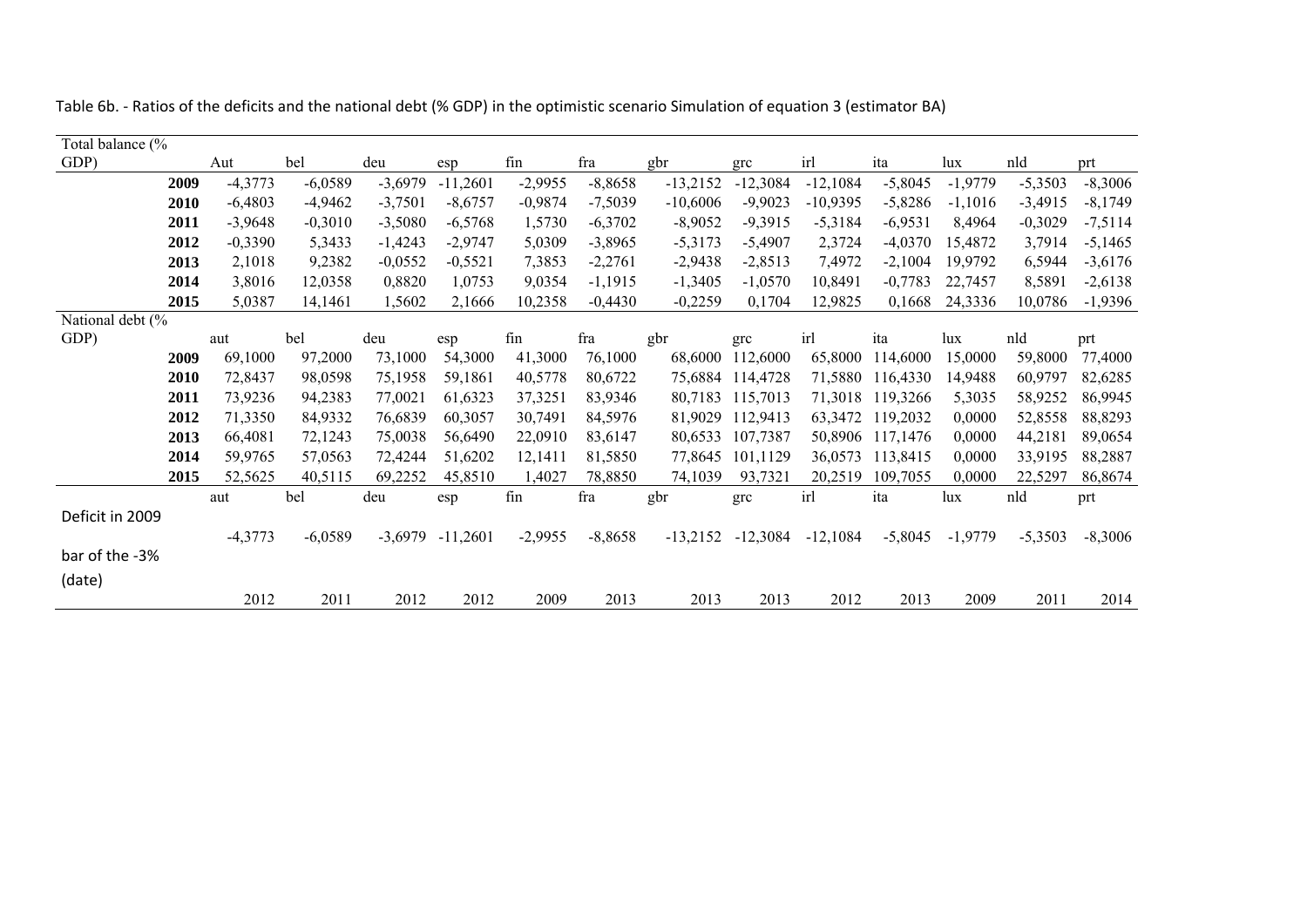Table 6c. - Ratios of balances structural balances (% GDP) in the optimistic scenario Simulation of equation 2 (estimator BA)

| Structural balance (% |      |           |                    |           |           |        |           |            |           |                     |           |        |           |           |
|-----------------------|------|-----------|--------------------|-----------|-----------|--------|-----------|------------|-----------|---------------------|-----------|--------|-----------|-----------|
| GDP)                  |      | aut       | bel                | deu       | esp       | fin    | fra       | gbr        | grc       | ırl                 | 1ta       | lux    | nld       | prt       |
|                       | 2009 | $-3.1500$ | .6000<br>$-1$      | $-1,5600$ | $-5,9200$ | ,2400  | $-5,0400$ | $-10,4620$ | $-4,3060$ | $-7,2900$           | $-2,1800$ | 0.0280 | $-3.4300$ | $-3,8200$ |
|                       | 2010 | -2.9484   | $-1.2930$          | $-1,0503$ | $-5,0120$ | 2,4537 | -4,4708   | $-8.8745$  | $-4,7131$ | -5,9722             | $-2,0649$ | 1.4871 | $-2,6321$ | $-3,5111$ |
|                       | 2011 |           | $-2.6416 - 1.1997$ | $-1,2432$ | -4,7620   | 2,7581 | $-4,5435$ | $-8,5831$  |           | $-5,7188$ $-5,7951$ | $-3,0278$ | 3,0586 | $-2,2211$ | $-3,7648$ |
|                       | 2012 | -1.7709   | $-0.3408$          | $-0.7941$ | $-3.8590$ | 3.5495 | $-4.0499$ | $-7.5481$  | $-5,4307$ | -4,4145             | $-2,6717$ | 4.5474 | $-1,2725$ | $-3,3516$ |
|                       | 2013 | $-1.0547$ | 0.3670             | $-0,4322$ | $-3,1026$ | 4.2011 | $-3,6453$ | $-6,6931$  | $-5,1841$ | $-3,2603$           | $-2,3791$ | 5,7523 | $-0.4914$ | $-3,0129$ |
|                       | 2014 | $-0.4655$ | 0.9506             | $-0,1413$ | $-2,4709$ | 4,7370 | $-3,3139$ | -5,9869    | $-4,9729$ | $-2,3013$           | $-2,1393$ | 6,7150 | 0,1521    | $-2,7354$ |
|                       | 2015 | 0.0196    | 1.4320             | 0,0920    | $-1,9452$ | 5.1771 | $-3,0426$ | $-5,4033$  | -4,7921   | $-1,5100$           | $-1,9420$ | 7.4719 | 0.6825    | $-2,5084$ |

Balance of the economic situation initial in % of the GDP (in 2009)

|  |  |  |  |  | aut bel deu esp fin fra gbr grc irl ita lux nld prt                                                     |  |
|--|--|--|--|--|---------------------------------------------------------------------------------------------------------|--|
|  |  |  |  |  | -1,2273 -4,4589 -2,1379 -5,3401 -4,2355 -3,8258 -2,7532 -8,0024 -4,8184 -3,6245 -2,0059 -1,9203 -4,4806 |  |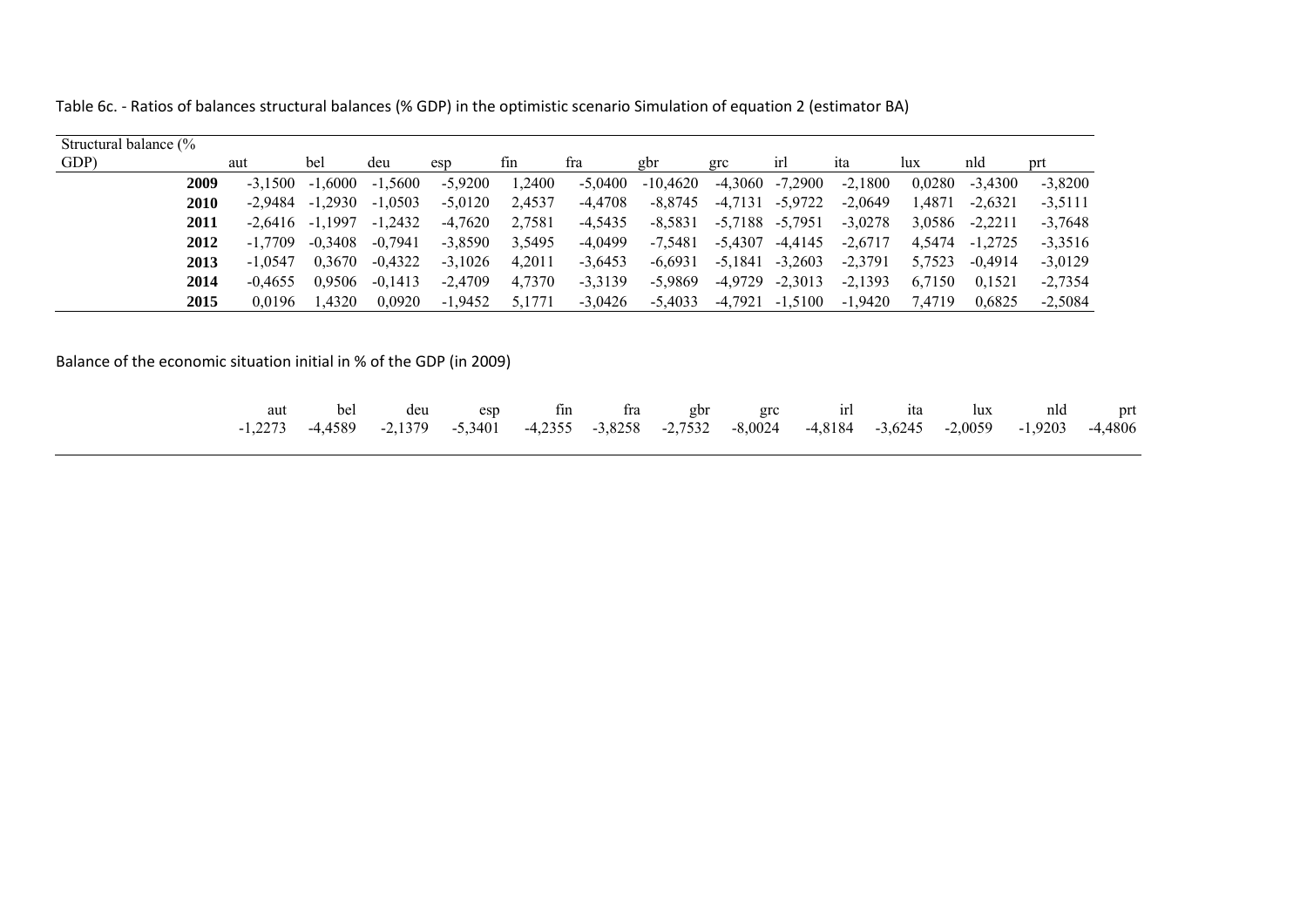| Total balance (% |      |           |                  |             |            |           |             |                      |            |           |             |           |           |             |
|------------------|------|-----------|------------------|-------------|------------|-----------|-------------|----------------------|------------|-----------|-------------|-----------|-----------|-------------|
| GDP)             |      | aut       | bel              | deu         | esp        | fin       | fra         | gbr                  | grc        | irl       | ita         | lux       | nld       | prt         |
|                  |      |           |                  |             |            |           |             |                      |            |           |             |           |           |             |
|                  | 2009 | $-4,3773$ | $-6,0589$        | $-3,6979$   | $-11,2601$ | $-2,9955$ | $-8,8658$   | $-13,2152$           | $-12,3084$ | 12,1084   | $-5,8045$   | $-1,9779$ | $-5,3503$ | $-8,3006$   |
|                  | 2010 | $-7,6335$ | $-5,9220$        | $-4,5614$   | $-9,8965$  | $-2,3373$ | $-8,7419$   | $-12,0510$           | -11,4970   | 12,5997   | $-6,8657$   | $-2,2776$ | $-4,6528$ | $-9,3085$   |
|                  | 2011 | $-7,6208$ | $-4,8968$        | $-6,1080$   | $-9,7274$  | $-2,1057$ | -9,4653     | $-12,4841$           | $-13,2054$ | 11,2256   | $-9,7302$   | 1,8663    | $-4,5715$ | $-10,6145$  |
|                  | 2012 | $-6,3116$ | $-2,5771$        | $-5,6122$   | $-8,2516$  | $-0,5595$ | $-8,9174$   | $-11,1789$           | $-12,4776$ | $-7,4157$ | $-8,8520$   | 5,0439    | $-3,0809$ | $-10,2523$  |
|                  | 2013 | $-5,5836$ | $-1,0719$        | $-5,4343$   | $-7,3708$  | 0,4545    | $-8,7406$   | $-10,5732$           | $-12,1481$ | $-4,9451$ | $-8,4443$   | 7,1539    | $-2,1552$ | $-10,2272$  |
|                  | 2014 | $-5,2123$ | $-0,0577$        | $-5,4555$   | $-6,8644$  | 1,1428    | $-8,7976$   | $-10,4028$           | $-12,0694$ | $-3,3312$ | $-8,3316$   | 8,5712    | $-1,5728$ | $-10,4169$  |
|                  | 2015 | $-5,0617$ | 0.6625           | $-5,6050$   | $-6,5937$  | 1,6329    | $-9,0049$   | $-10,5071$           | $-12,1494$ | $-2,2655$ | $-8,4027$   | 9,5387    | $-1,1987$ | $-10,7471$  |
| National debt (% |      |           |                  |             |            |           |             |                      |            |           |             |           |           |             |
| GDP)             |      | aut       | bel              | deu         | esp        | fin       | fra         | gbr                  | grc        | irl       | ita         | lux       | nld       | prt         |
|                  | 2009 | 69,1      | 97,2000          | 73,1000     | 54,3000    | 41,3000   | 76,1000     | 68,6000              | 112,6000   | 65,8000   | 114,6000    | 15,0000   | 59,8000   | 77,4000     |
|                  | 2010 |           | 75,3376 101,0349 | 76,8248     | 62,2331    | 42,7644   | 83,3473     | 78,8488              | 119,9338   | 75,7191   | 119,4325    | 16,6782   | 63,2741   | 85,2067     |
|                  | 2011 |           | 81,4364 103,7623 | 82,0535     | 69,7104    | 43,9662   | 91,1756     | 89,2613              | 128,7048   | 83,8599   | 127,0437    | 14,1454   | 66,5984   | 94,1680     |
|                  | 2012 |           | 86,1028 104,1114 | 86,7267     | 75,4414    | 43,5965   | 98,3022     | 98,0951              | 136,4237   | 87,8592   | 133,6417    | 8,5361    | 68,3666   | 102,5931    |
|                  | 2013 |           | 89,9469 102,9479 | 91,1685     | 80,0845    | 42,2206   | 105,1122    | 106,0912             | 143,5278   | 89,2249   | 139,7150    | 1,0411    | 69,1742   | 110,8297    |
|                  | 2014 | 93,3421   | 100,7951         | 95,5806     | 84,0534    | 40.1855   | 111.8453    | 113,7068             | 150,2906   | 88.9211   | 145,5677    | 0,0000    | 69,3836   | 119,0962    |
|                  | 2015 | 96,5182   | 97,9684          | 100,0917    | 87,6080    | 37,7033   | 118,6535    | 121,2266             | 156,8833   | 87,5640   | 151,3878    | 0,0000    | 69,2147   | 127,5325    |
|                  |      | aut       | bel              | deu         | esp        | fin       | fra         | gbr                  | grc        | irl       | ita         | lux       | nld       | prt         |
| Deficit in 2009  |      |           |                  |             |            |           |             |                      |            |           |             |           |           |             |
|                  |      | $-4,3773$ | $-6,0589$        | $-3,6979$   | $-11,2601$ | $-2,9955$ |             | $-8,8658$ $-13,2152$ | $-12,3084$ | 12,1084   | $-5,8045$   | $-1,9779$ | $-5,3503$ | $-8,3006$   |
| bar of the -3%   |      |           |                  |             |            |           |             |                      |            |           |             |           |           |             |
| (date)           |      |           |                  |             |            |           |             |                      |            |           |             |           |           |             |
|                  |      | >2015     |                  | 2012 > 2015 | >2015      |           | 2009 > 2015 | >2015                | >2015      |           | 2015 > 2015 | 2009      |           | 2013 > 2015 |

Table 7a. - Ratios of the deficits and the national debt (% GDP) in the less optimistic scenario - Simulation of equation 2 (estimator BA)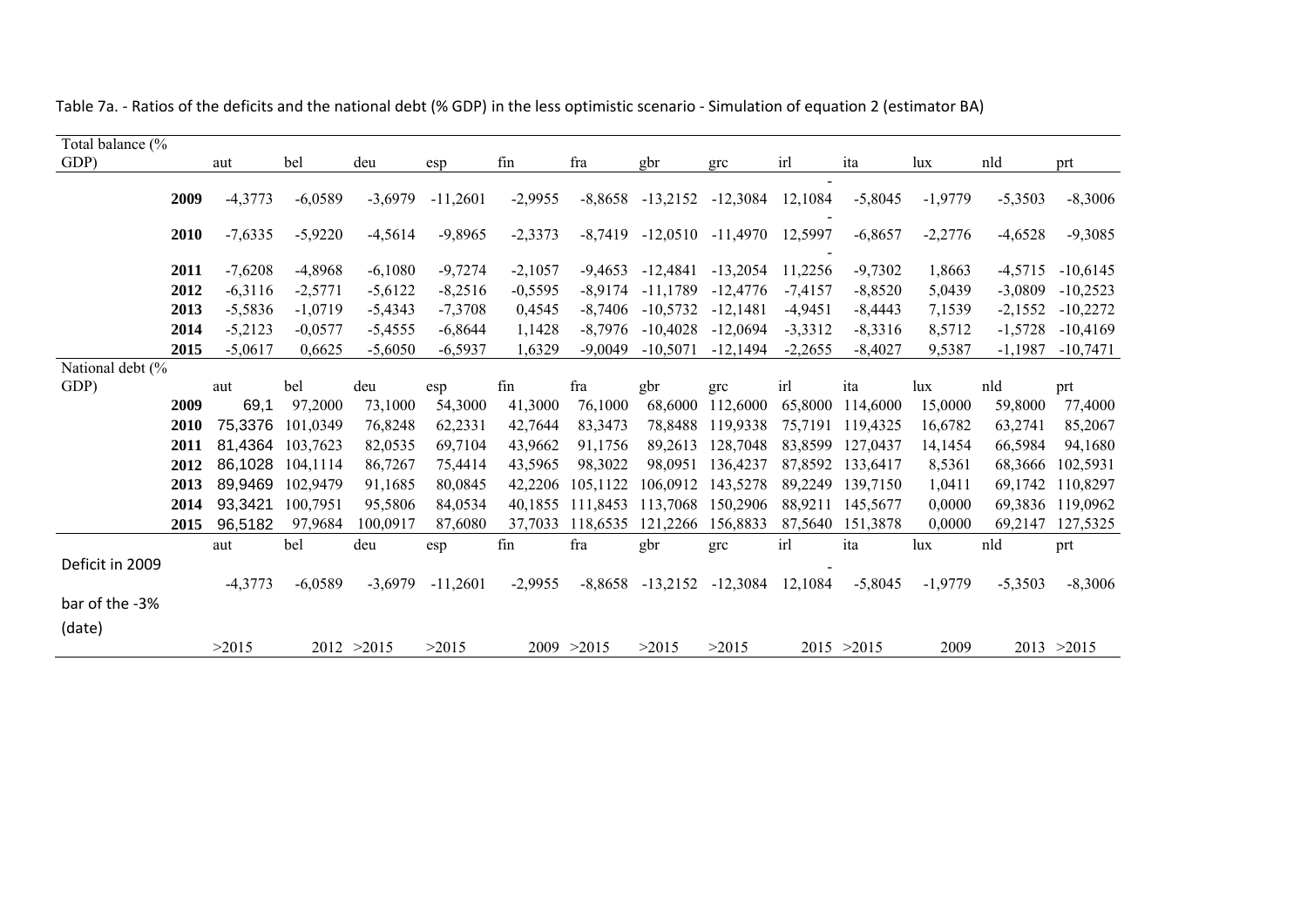| Total balance (% |             |           |                  |           |            |           |           |            |                  |            |                  |           |           |            |
|------------------|-------------|-----------|------------------|-----------|------------|-----------|-----------|------------|------------------|------------|------------------|-----------|-----------|------------|
| GDP)             |             | aut       | bel              | deu       | esp        | fin       | fra       | gbr        | grc              | irl        | ita              | lux       | nld       | prt        |
|                  | 2009        | $-4,3773$ | $-6,0589$        | $-3,6979$ | $-11,2601$ | $-2,9955$ | $-8,8658$ | $-13,2152$ | $-12,3084$       | $-12,1084$ | $-5,8045$        | $-1,9779$ | $-5,3503$ | $-8,3006$  |
|                  | <b>2010</b> | $-7,6335$ | $-5,9220$        | $-4,5614$ | $-9,8965$  | $-2,3373$ | $-8.7419$ | $-12,0510$ | $-11.4970$       | $-12,5997$ | $-6,8657$        | $-2,2776$ | $-4,6528$ | $-9,3085$  |
|                  | 2011        | $-7,6208$ | $-4,8968$        | $-6,1080$ | $-9,7274$  | $-2,1057$ | $-9,4653$ | $-12,4841$ | $-13,2054$       | $-11,2256$ | $-9,7302$        | 1,8663    | $-4,5715$ | $-10,6145$ |
|                  | 2012        | $-6,3116$ | $-2,5771$        | $-5,6122$ | $-8,2516$  | $-0,5595$ | -8,9174   | $-11,1789$ | -12,4776         | $-7,4157$  | $-8,8520$        | 5,0439    | $-3,0809$ | $-10,2523$ |
|                  | 2013        | $-5,5836$ | $-1,0719$        | $-5,4343$ | $-7,3708$  | 0,4545    | -8,7406   | $-10,5732$ | $-12.1481$       | $-4,9451$  | $-8,4443$        | 7,1539    | $-2,1552$ | $-10,2272$ |
|                  | 2014        | $-5,2123$ | $-0,0577$        | $-5,4555$ | $-6,8644$  | 1,1428    | -8,7976   | $-10,4028$ | $-12,0694$       | $-3,3312$  | $-8,3316$        | 8,5712    | $-1,5728$ | $-10,4169$ |
|                  | 2015        | $-5,0617$ | 0,6625           | $-5,6050$ | $-6,5937$  | 1,6329    | $-9.0049$ | $-10,5071$ | $-12.1494$       | $-2,2655$  | $-8.4027$        | 9,5387    | $-1,1987$ | $-10,7471$ |
| National debt (% |             |           |                  |           |            |           |           |            |                  |            |                  |           |           |            |
| GDP)             |             | aut       | bel              | deu       | esp        | fin       | fra       | gbr        | grc              | irl        | ita              | lux       | nld       | prt        |
|                  | 2009        | 69,1      | 97,2000          | 73,1000   | 54,3000    | 41,3000   | 76,1000   | 68,6000    | 112,6000         |            | 65,8000 114,6000 | 15,0000   | 59,8000   | 77,4000    |
|                  | <b>2010</b> |           | 75.3376 101.0349 | 76,8248   | 62,2331    | 42,7644   | 83,3473   |            | 78.8488 119.9338 |            | 75,7191 119,4325 | 16,6782   | 63,2741   | 85,2067    |
|                  | 2011        | 81.4364   | 103,7623         | 82,0535   | 69,7104    | 43,9662   | 91,1756   | 89,2613    | 128,7048         | 83,8599    | 127,0437         | 14,1454   | 66,5984   | 94,1680    |
|                  | 2012        | 86,1028   | 104.1114         | 86,7267   | 75.4414    | 43,5965   | 98,3022   | 98.0951    | 136,4237         |            | 87,8592 133,6417 | 8,5361    | 68,3666   | 102,5931   |
|                  | 2013        | 89,9469   | 102.9479         | 91.1685   | 80,0845    | 42,2206   | 105,1122  | 106.0912   | 143,5278         |            | 89,2249 139,7150 | 1.0411    | 69,1742   | 110.8297   |

93,3421 100,7951 95,5806 84,0534 40,1855 111,8453 113,7068 150,2906 88,9211 145,5677 -7,5717 69,3836 119,0962

aut bel deu esp fin fra gbr grc irl ita lux nld prt

-4,3773 -6,0589 -3,6979 -11,2601 -2,9955 -8,8658 -13,2152 -12,3084 -12,1084 -5,8045 -1,9779 -5,3503 -8,3006

96,5182 97,9684 100,0917 87,6080 37,7033 118,6535 121,2266 156,8833 87,5640 151,3878 -16,8078 69,2147 127,5325

 $>2015$   $>2015$   $>2015$   $>2015$   $>2009$   $>2013$   $>2015$ 

Table 7b. - Ratios of the deficits and the national debt (% GDP) in the less optimistic scenario- Simulation of Equation 3 (estimator BA)

Table 7c. - Ratios of the structural deficits in the less optimistic scenario - Simulation of equation 2 (estimator BA)

 $>2015$  2012  $>2015$   $>2015$  2009  $>2015$ 

2014 93,3421 100,7951

Deficit in 2009

bar of the -3%

(date)

**2015** 96,5182 97,9684 100,0917

| Structural balance (% |             |           |                     |           |           |        |           |                                          |                               |                 |                                         |        |           |           |
|-----------------------|-------------|-----------|---------------------|-----------|-----------|--------|-----------|------------------------------------------|-------------------------------|-----------------|-----------------------------------------|--------|-----------|-----------|
| GDP)                  |             | aut       | bel                 | deu       | esp       | fin    | fra       | gbr                                      | grc                           | <sub>1</sub> rl | ıta                                     | lux    | nld       | prt       |
|                       | 2009        | $-3.1500$ | $-1.6000$           | $-1.5600$ | $-5,9200$ | 1,2400 |           | $-5,0400$ $-10,4620$ $-4,3060$ $-7,2900$ |                               |                 | $-2,1800$                               | 0,0280 | $-3.4300$ | $-3,8200$ |
|                       | <b>2010</b> |           | $-2.9484$ $-1.2930$ | $-1.0503$ | $-5.0120$ | 2.4537 | -4,4708   |                                          | $-8,8745$ $-4,7131$ $-5,9722$ |                 | $-2.0649$                               | 1.4871 | $-2.6321$ | $-3.5111$ |
|                       | 2011        |           | $-2.8928$ $-1.6558$ | -1.4351   | -4.9535   | 2.5447 | -4,6947   |                                          |                               |                 | $-8,7243$ $-5,9035$ $-6,1746$ $-3,1900$ | 2.3754 | -2.5695   | $-3.9360$ |
|                       | 2012        |           | $-2.4044$ $-1.4284$ | $-1.2495$ | -4.4450   | 3,0674 | $-4,5180$ | -8,0448                                  | -6,2591 -5,4056               |                 | $-3,2185$                               | 3.2453 | $-2.0544$ | $-3.8534$ |
|                       | 2013        |           | $-2.0171 -1.2542$   | -1.1143   | $-4,0283$ | 3,5027 | $-4,3923$ |                                          | $-7,5180$ $-6,5604$ $-4,7670$ |                 | $-3,2608$                               | 3,9591 | -1.6422   | $-3.8029$ |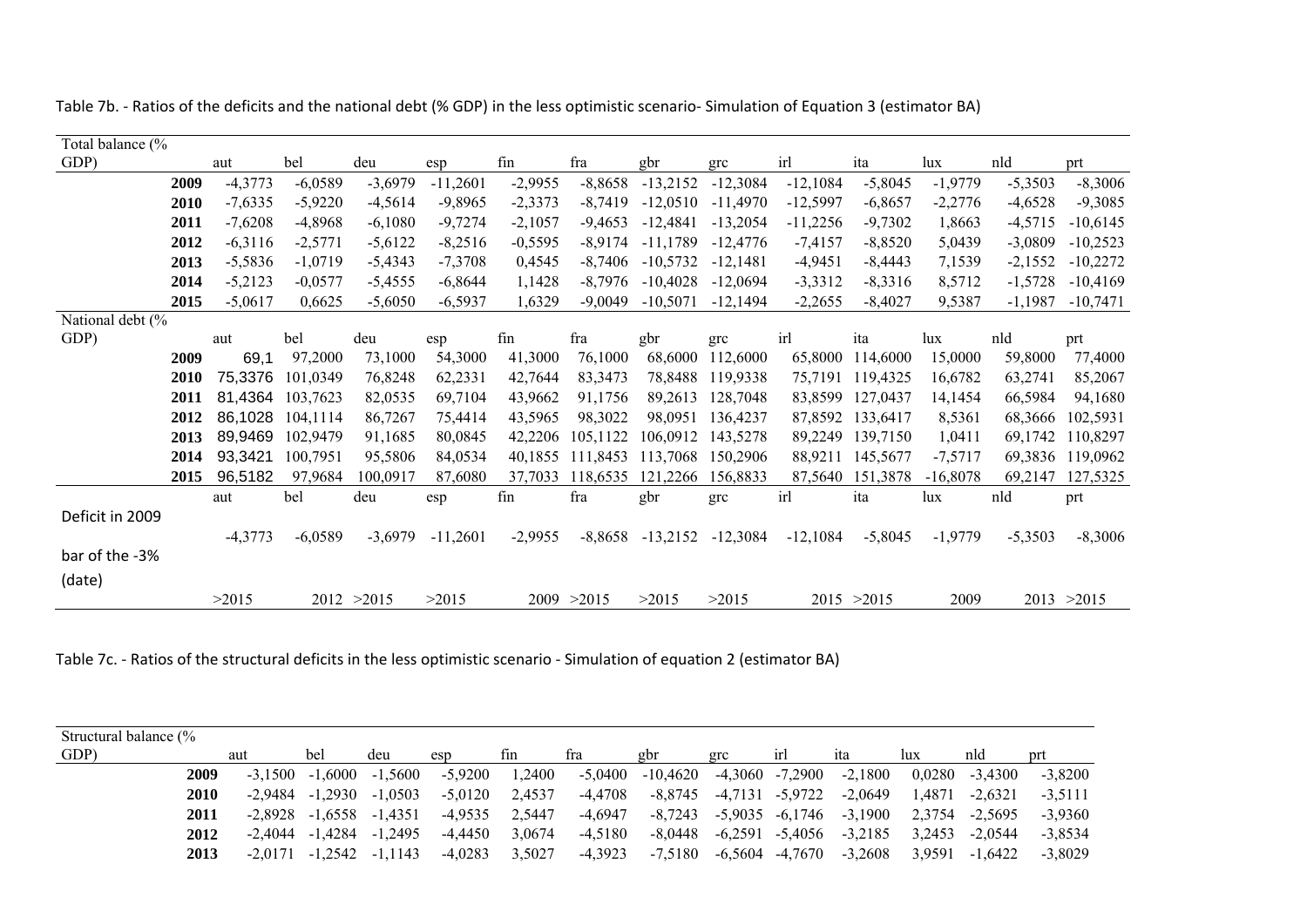|  |  |  |  |  |  | 2014 -1,7120 -1,1236 -1,0205 -3,6871 3,8670 -4,3086 -7,1160 -6,8172 -4,2366 -3,3157 4,5428 -1,3136 -3,7789 |  |  |  |  |  |  |  |
|--|--|--|--|--|--|------------------------------------------------------------------------------------------------------------|--|--|--|--|--|--|--|
|--|--|--|--|--|--|------------------------------------------------------------------------------------------------------------|--|--|--|--|--|--|--|

**2015** -1,4739 -1,0286 -0,9608 -3,4079 4,1739 -4,2596 -6,8159 -7,0378 -3,7960 -3,3812 5,0181 -1,0531 -3,7771

Figure 1a.- Projected deficits (% GDP) – Optimistic scenario Figure 1b.- Projected deficits (%GDP) – Pessimistic scenario

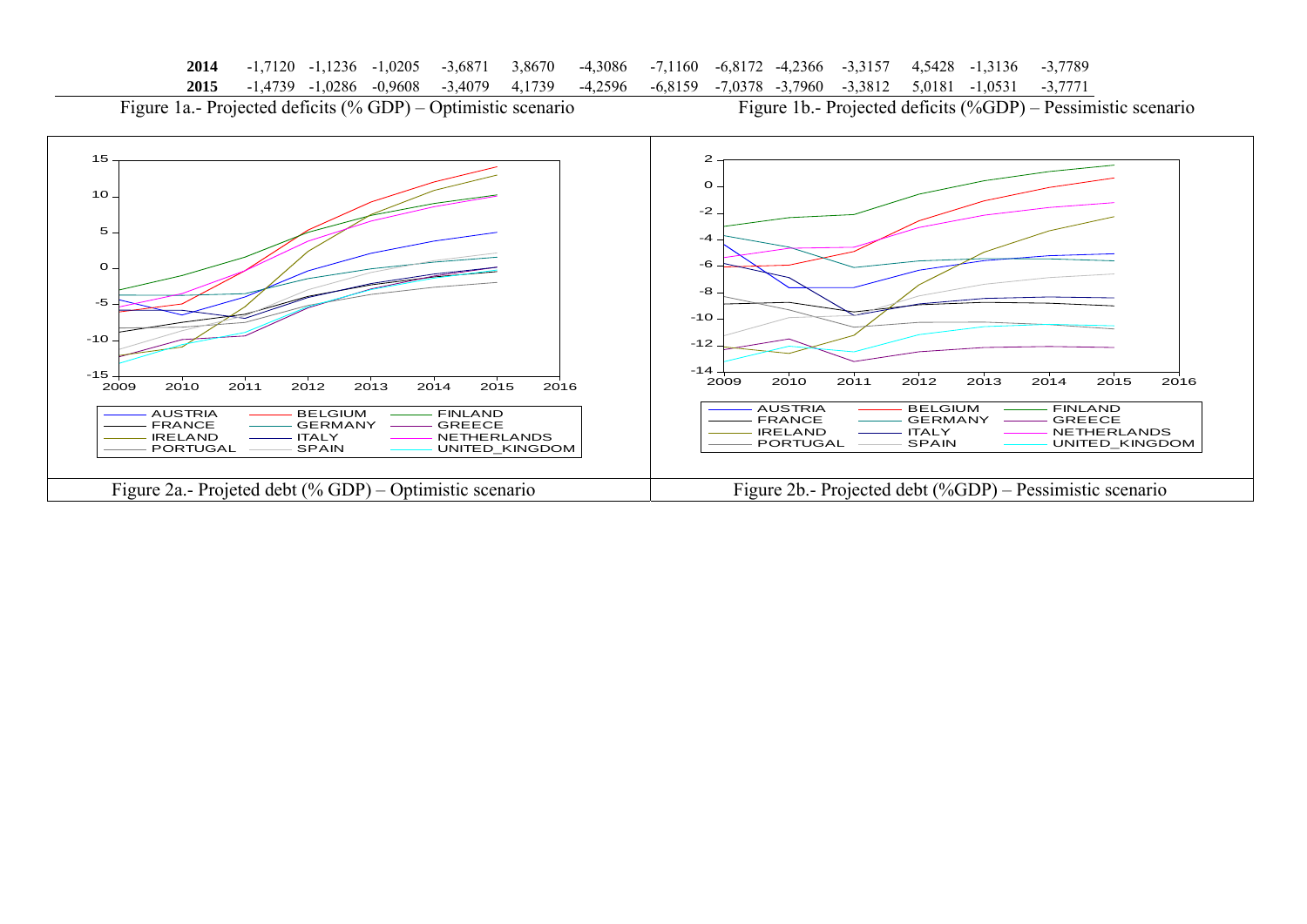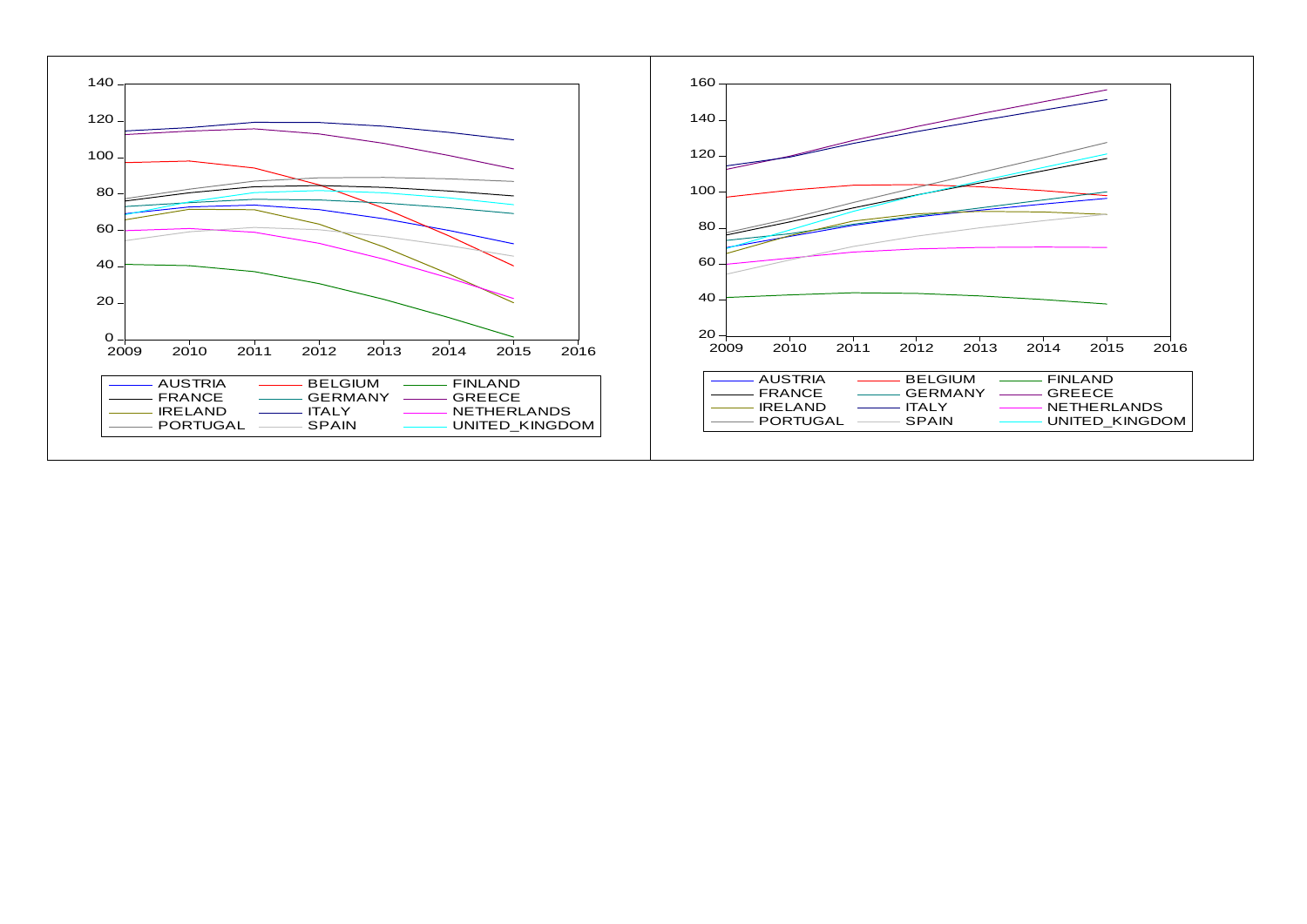#### **Appendix. – Data description and definition of the variables**

The data are taken from the annual database of OECD and cover thirteen European Union countries: Austria, Belgium, Germany, Spain, Finland, France, Greece, Ireland, Italy, Luxembourg, Netherlands and Portugal. The time period covers the years from 1994 to 2008. Our pooled panel thus comprises 195 observations. The simulations are done over the years from 2010 to 2015.

Definition of the variables used and codes in the OECD database

- 1.- Primary balance as ratio of GDP  $\cdot$ NLG : financial balance of public administration yGDP : nominal GDP We compute the ratio of both variables
- 2. Output-gap
	- yGAP : output-gap of the economy
- 3.- Elasticity of government revenues with respect to GDP The elasticity is computed using the GDP and YRGT (total revenues of public administrations)
- 4.- Growth rate of OECD countries We compute the growth rate of OECD GDP

#### 5.- Degree of openness

 We compute the sum of MGS (imports of goods and services in local currency)+XGS (exports of goods and services in local currency) as share of GDP

6.- Short term-interest rate (real)

 We compute the difference between IRS (nominal short-term interest rate) and the growth rate ofr CPI (consumer price index)

7.- Elasticity of unemployment rate to GDP

Computed using UNR (unemployment rate and GDP)

8.- Sustainable primary balance an budgetary gap

Defined as the primary balance implying a stability of debt ratio:

$$
s_e^* = \frac{(R_e - \gamma_e)}{1 + \gamma_e} d_{e-1}
$$

R is defined as GNINTP (interest rate expenses (net) paid by public administration) over GGFL(-1) public debt.  $\gamma$  is the growth rate of GDP and *d* is GGFLQ( public debt as share of GDP).

We then define the domestic budgetary gap as the difference  $(s - s^*)$ . We also define the budgetary gap of the other countries by considering the average of  $(s<sub>t</sub> - s<sub>t</sub><sup>*</sup>)$  across countries except the domestic country.